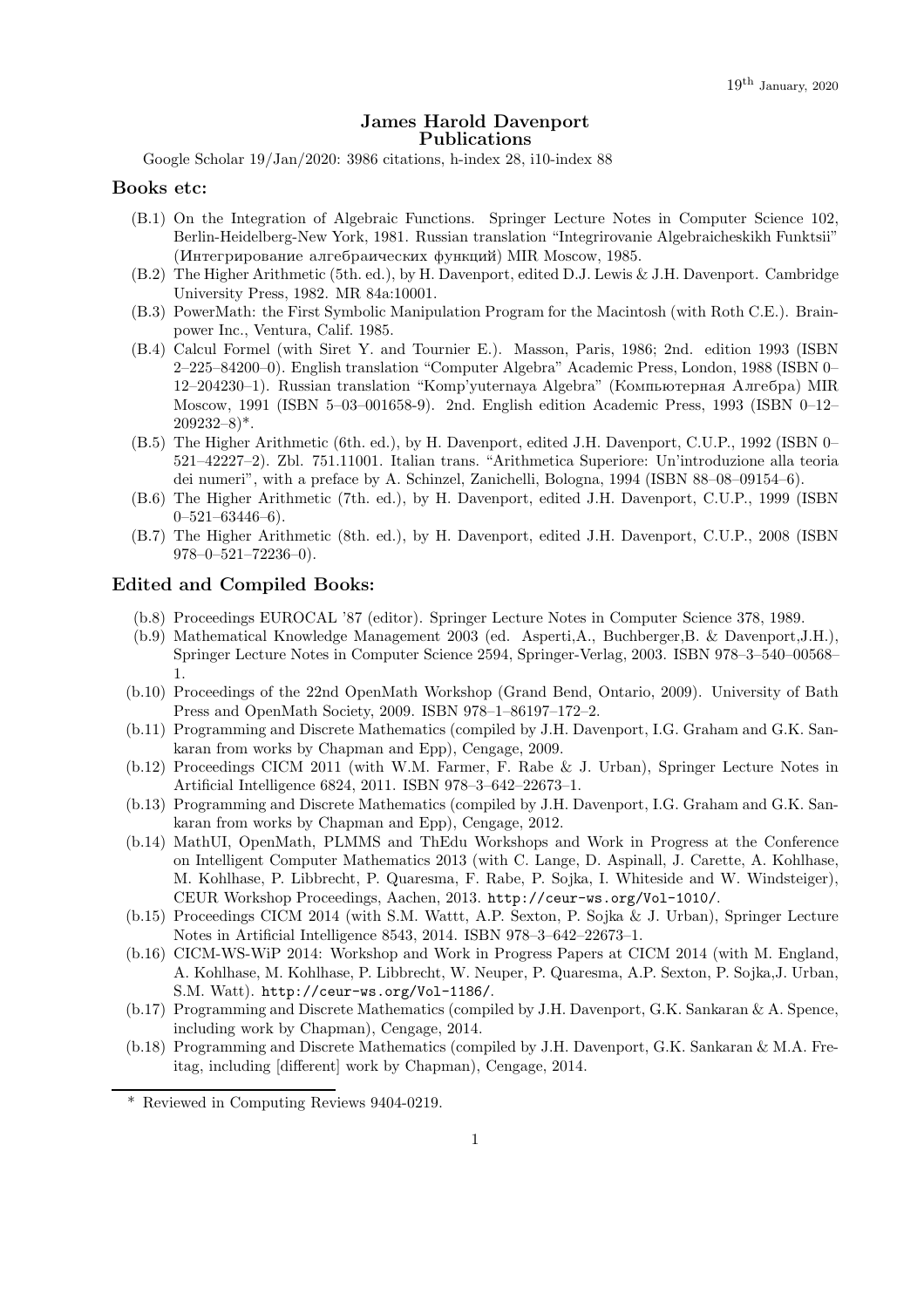- (b.19) Proceedings SYNASC 2015 (with L. Kovács and others), IEEE Computer Press, 2016.
- (b.20) Proceedings SCSS 2016 (with F. Ghourabi), EPiC Series in Computing 39, 2016. http://easychair.org/publications/volume/SCSS 2016.
- (b.21) Proceedings SYNASC 2016 (with L. Kovács and others), IEEE Computer Press, 2017.
- (b.22) Proceeedings SC-Square 2016: Satisfiability Checking meets Symbolic Computation (with E. Abra- ´ hám & P. Fontaine). http://ceur-ws.org/Vol-1804/.
- (b.23) Proceedings ICMS 2018 (with M. Kauers, G. Labahn & J. Urban), Springer Lecture Notes in Computer Science 10931, Springer, Cham, 2018. ISBN 978-3-319-96417-1.

#### Refereed Journals and Conferences:

- (R.1) The Quadratic Hash Method when the table size is a power of 2 (with Hopgood F.R.A.). Computer Journal 15 (1973) pp. 314–5.
- (R.2) Numerical Tables on Elliptic Curves (with Swinnerton-Dyer H.P.F., Stephens N.M., Vélu J., Coghlan F.B., Atkin A.O.L. and Tingley D.J.). In: Modular Functions of One Variable IV (Proceedings Antwerp 1972), Springer Lecture Notes in Mathematics 476, Springer-Verlag, Berlin-Heidelberg-New York, 1975. MR **52** (1976) #10557.
- (R.3) Symbolic Integration the Dust Settles? (A survey paper on algorithms for indefinite integration; with Norman A.C). Proc. EUROSAM 79 (Springer Lecture Notes in Computer Science 72) pp. 398–407.
- (R.4) The Computerisation of Algebraic Geometry. Proc. EUROSAM 79 (Springer Lecture Notes in Computer Science 72) pp. 119–133.
- (R.5) Algorithms for the Integration of Algebraic Functions. Proc. EUROSAM 79 (Springer Lecture Notes in Computer Science 72) pp. 415–425.
- (R.6) MODLISP an Introduction (with Jenks R.D). Proc. LISP80, The LISP Conference, P.O.Box 487, Redwood Estates, California 95044, 1980 (reprinted in SIGSAM Bulletin 15 (1981) 1 pp. 11–20).
- (R.7) Effective Mathematics the Computer Algebra viewpoint. Proc. Constructive Mathematics Conference 1980 (ed. F Richman) (Springer Lecture Notes in Mathematics 873) pp. 31–43.
- (R.8) Factorization over finitely generated fields (with Trager B.M.) Proc. SYMSAC 81 (ACM, New York) pp. 200–205.
- (R.9) Table Erratum 587. Math. Comp. 38 (1982) pp. 335–336.
- (R.10) On the Parallel Risch Algorithm (I). Proc. EUROCAM '82 (Springer Lecture Notes in Computer Science 144) pp. 144–158. Zbl 538.68024.
- (R.11) Integration where is the Theory going? Proc. EUROCAL 83 (Springer Lecture Notes in Computer Science 162) pp. 2–11.
- (R.12) Factorization of Sparse Polynomials. Proc. EUROCAL 83 (Springer Lecture Notes in Computer Science 162) pp. 214–224.
- (R.13) Quelques Difficultés de Calcul Formel. "Calcul Formel et Automatique" (ed. P. Chenin), Éditions CNRS, Paris, 1987, pp. 47–66.
- (R.14) Calcul modulaire. "Calcul Formel et Automatique" (ed. P. Chenin), Editions CNRS, Paris, 1987, ´ pp. 67–78.
- (R.15) Impl´ementation VLSI d'algorithmes modulaires issus du Calcul Formel (with Robert Y.). "Calcul Formel et Automatique" (ed. P. Chenin), Editions CNRS, Paris, 1987, pp. 219–237. ´
- (R.16) Integration Numerical and Formal approaches. Proc. Languages, Methods and Tools in Scientific and Engineering Computation (ed. B. Ford, J.C. Rault and F. Thomassen), North-Holland), 1984, pp. 417–427. Zbl 547.65010.
- (R.17) Int´egration des Fonctions El´ementairement Transcendentes sur une courbe alg´ebrique. ´ *Annales de l'Institut Fourier* (Grenoble) 34 (1984) pp. 271–276.
- (R.18) Factorization of Medium-sized Integers (with Macmillan R.J.). *Computer Journal* 27 (1984) pp. 83–84.
- (R.19) VLSI and Computer Algebra: The GCD Example (with Robert Y.). In "Dynamical System and Cellular Automata", Academic Press, 1985, pp. 359-367.
- $(R.20)$  y' + fy = g. Proc. EUROSAM 1984 (Springer Lecture Notes in Computer Science 174) pp. 341–350. Zbl 588.68013.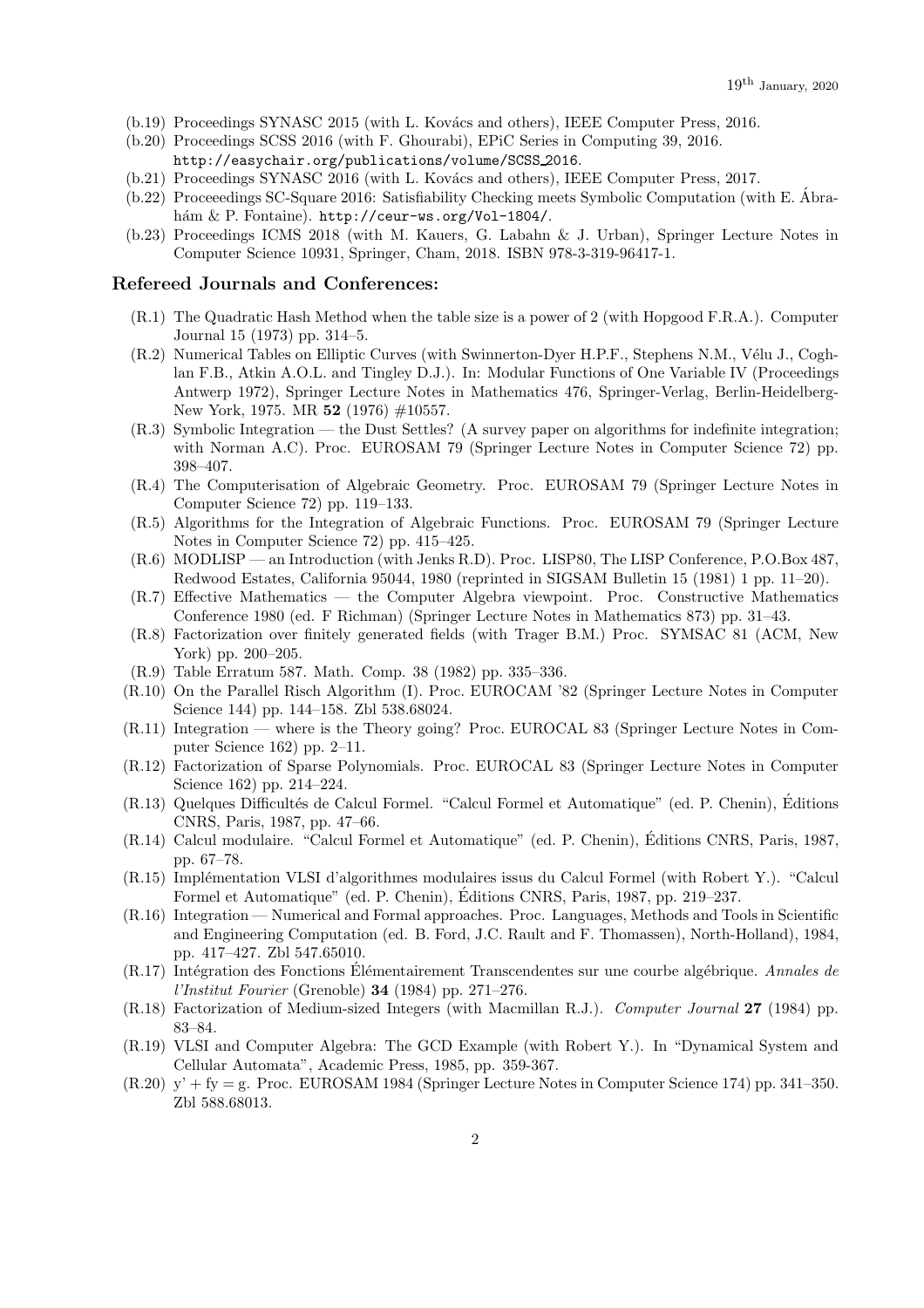- (R.21) Programming Considerations (with D. Coppersmith). Section XI of Coppersmith,D., Fast Evaluation of Logarithms in Fields of Characteristic Two. *IEEE Trans. Information Theory* IT-30(1984) pp. 587–594.
- (R.22) Closed Form Solutions of Ordinary Differential Equations. Proc. RSYMSAC, Wako-shi, Tokyo, Japan (1984) pp. 15–1 — 15–12. A revised version appears in "Symbolic and Algebraic Manipulation by Computers", World Scientific Publ. Co., Singapore, 1985.
- (R.23) Symbolic and Numeric Manipulation of Integrals. Proc. IBM Deutschland Conf. "Accurate Scientific Computation" March 1985 (Springer Lecture Notes in Computer Science 235, 1986), pp. 168–180.
- (R.24) HEUGCD: How Elementary Upperbounds Generate Cheaper Data (with Padget J.A.). Proc. EU-ROCAL '85 (Springer Lecture Notes in Computer Science 204) pp. 18–28. Zbl 603.68037.
- (R.25) Elementary and Liouvillian Solutions of Linear Differential Equations (with Singer M.F.). Proc. EUROCAL '85 (Springer Lecture Notes in Computer Science 204), pp. 595–596.
- (R.26) Mathematics for Problem Solving Environments: Computer Algebra. Proc. IFIP WG 2.5 "Problem Solving Environments for Scientific Computation" (ed. B. Ford & F. Chatelin), North-Holland, 1987, pp. 101–112 (discussion pp. 113–115).
- (R.27) The Risch Differential Equation Problem. SIAM J. Computing 15(1986) pp. 903–918.
- (R.28) The Parallel Risch Algorithm (II) (with Trager B.M.). ACM Trans. Mathematical Software 11(1985) pp. 356–362.
- (R.29) An Application of Factoring (with Coppersmith D.). J. Symbolic Computing 1(1985) pp. 241–243.
- (R.30) On Numbers and Polynomials (with Padget J.A.). Proc. "Le Calcul Demain", Masson and Wiley, 1985, pp. 49–53. Zbl 677.68030.
- (R.31) Elementary and Liouvillian Solutions of Linear Differential Equations (with Singer M.F.). J. Symbolic Computing 2(1986) pp. 237–260.
- (R.32) Computer Algebra : A Formula is worth 10,000 Numbers. Proc. 7th. Int. Conference Analysis and Optimization of Systems, 1986 (Springer Lecture Notes in Control and Information Sciences 83) pp. 455–468.
- (R.33) The Design and Implementation of PowerMath (with Roth C.E.). Proc. SYMSAC 86 (ACM, New York) pp. 13–15.
- (R.34) The Bath Algebraic Number Package (with Abbott J.A. and Bradford R.J.). Proc. SYMSAC 86 (ACM, New York) pp. 250–253.
- (R.35) Real Quantifier Elimination is Doubly Exponential (with Heintz J.). J. Symbolic Comp. 5 (1988) pp. 29–35. Zbl 663.03015.
- (R.36) Factorisation of Polynomials: Old Ideas and Recent Results (with Abbott J.A. and Bradford R.J.). Proc. IBM Deutschland Conf. "Trends in Computer Algebra" (Springer Lecture Notes in Computer Science 296, 1988) pp. 92–118.
- (R.37) Integration in Closed Form. Computers in Mathematical Research (IMA Conference (NS) 14 (ed. N.M. Stephens & M.P. Thorne), Clarendon Press, Oxford, 1988, pp. 119–134.
- (R.38) Computer Algebra Applied to Itself (with Coppersmith D.). J. Symbolic Comp. 6 (1988) pp. 127–132.
- (R.39) A remark on a paper by Wang: Another Surprising Property of 42 (with J.A. Abbott). Math. Comp. 51(1988) pp. 837–839.
- (R.40) Algebraic Computations and Structures. Computer Algebra (Lecture Notes in Pure and Applied Mathematics 113, ed. D.V. Chudnovsky & R.D. Jenks, Marcel Dekkar, New York, 1989) pp. 129– 144. Zbl 677.68029.
- (R.41) A Geometric Algebra System (with A. Bowyer, P.S. Milne, J.A. Padget and A.F. Wallis). *Geometric Reasoning* (ed. J. Woodwark), Oxford University Press, 1989, pp. 1–28.
- (R.42) Effective Tests for Cyclotomic Polynomials. (with R.J. Bradford). Proc. ISSAC 88 (Springer Lecture Notes in Computer Science 358, Springer-Verlag, Berlin-Heidelberg-New York-Tokyo, 1989) pp. 244–251.
- (R.43) Robot Motion Planning. *Geometric Reasoning* (ed. J. Woodwark), Oxford University Press, 1989, pp. 43–52.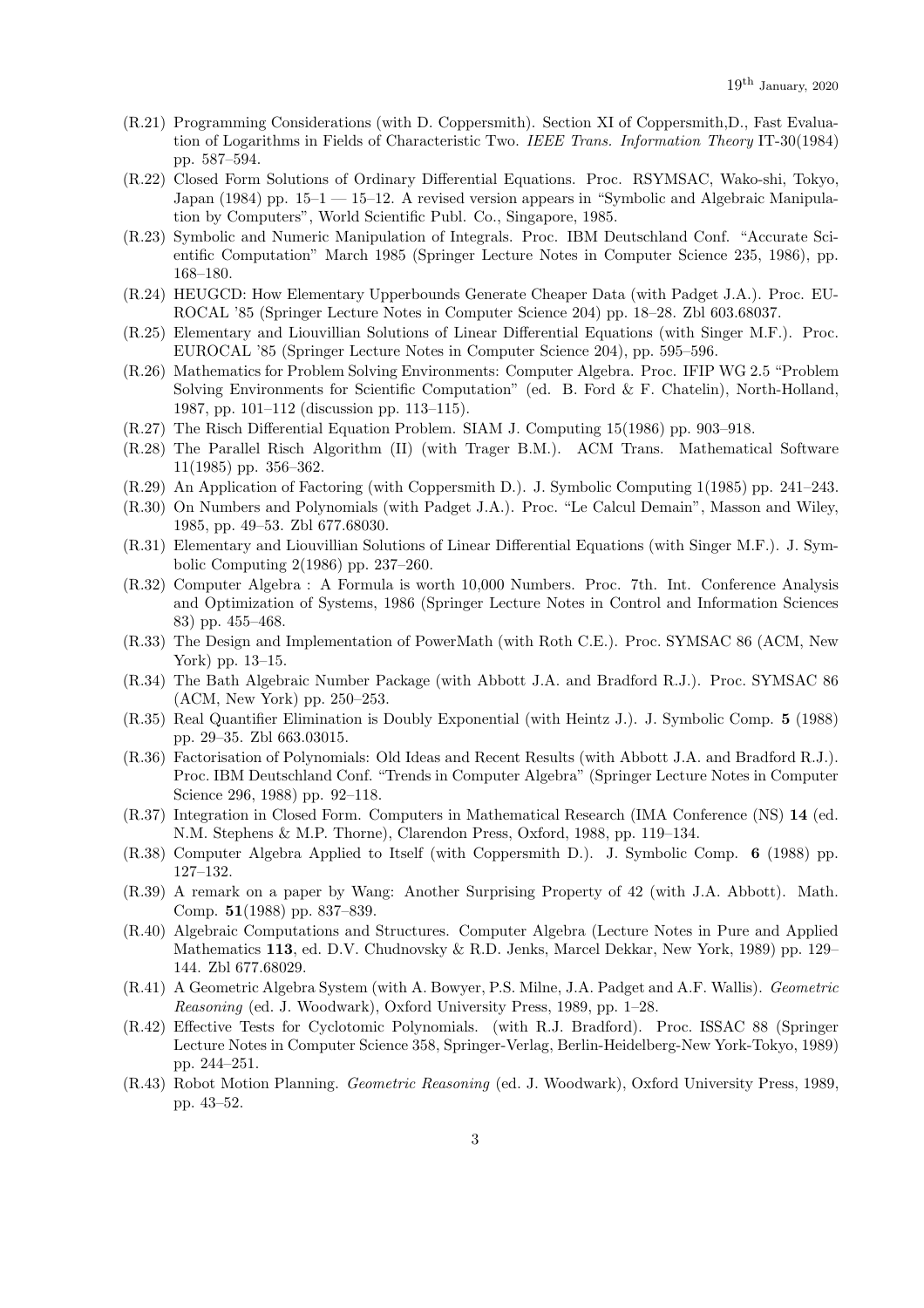- (R.44) Applications of Computer Algebra in Solid Modelling (with A. Bowyer, P.S. Milne, J.A. Padget and A.F. Wallis). Proc. EUROCAL '87 (Springer Lecture Notes in Computer Science 378, ed. J.H. Davenport, Springer, 1989) pp. 244–245.
- (R.45) Polynomial Factorisation: an Exploration of Lenstra's Algorithm (with J.A. Abbott). Proc. EU-ROCAL '87 (Springer Lecture Notes in Computer Science 378, ed. J.H. Davenport, Springer, 1989) pp. 391–402.
- (R.46) Manipulation of Expressions (with H.-C. Fischer). In: *Improving Floating-Point Programming* (ed. P.J.L. Wallis), Wiley, 1990, pp. 149–167.
- (R.47) Current Problems in Computer Algebra System Design. Proc. DISCO '90 (Springer Lecture Notes in Computer Science Vol. 429, ed. A. Miola) pp. 1–9.
- (R.48) Scratchpad's View of Algebra I: Basic Commutative Algebra (with B.M. Trager). Proc. DISCO '90 (Springer Lecture Notes in Computer Science Vol. 429, ed. A. Miola) pp. 40–54.
- (R.49) On Finding the Largest Root of a Polynomial (with M. Mignotte). Modélisation Mathématique et Analyse Numérique 24(1990) pp. 693-696.
- (R.50) Symbolic Computation. Software Engineer's Reference Book, Butterworth-Heinemann, 1991, pp.  $62-1 - 62-9.$
- (R.51) Polynomials whose Powers are Sparse (with D. Coppersmith). Acta Arithmetica 58(1991) pp. 79–87. Zbl 729.11015. MR 92h:12001.
- (R.52) Scratchpad's View of Algebra II: A Categorical View of Factorization (with P. Gianni and B.M. Trager). Proc. ISSAC 1991 (ACM, New York) pp. 32–38. http://portal.acm.org/citation.cfm ?id=120694.120699.
- (R.53) Computer Algebra Approaches to Enzyme Kinetics (with J.P. Bennett and M.C. Dewar and D.L. Fisher and M. Grinfeld and H. Sauro). Algebraic Computing in Control (ed. G. Jacob & F. Lamnabhi-Lagarrigue), Lecture Notes in Control and Information Sciences 165, Springer-Verlag, 1991, pp. 23–30. Zbl. 785.92014.
- (R.54) Primality Testing Revisited. Proc. ISSAC 92 (ed. P.S. Wang). ACM, New York, 1992, pp. 123–129. ISBN 0–89791–489–9. http://doi.acm.org/10.1145/143242.143290.
- (R.55) Symbolic and Numeric Computation: The Example of IRENA (with M.C. Dewar and M.G. Richardson). Symbolic and Numerical Computation for Artificial Intelligence (ed. Donald,B.R., Kapur,D. & Mundy,J.L.), Academic Press, 1992, pp. 347–362. ISBN 0–12-220535–9.
- (R.56) Computers and Number Theory. Chapter VIII of "The Higher Arithmetic", by H. Davenport, edited J.H. Davenport, C.U.P., 1992. Zbl. 751.11001. Italian trans. "Arithmetica Superiore: Un'introduzione alla teoria dei numeri", Zanichelli, Bologna, 1994. ISBN 0–521–42227–2.
- (R.57) Voronoi Diagrams of Set-Theoretic Solid Models (with David Lavender, Adrian Bowyer, Andrew Wallis and John Woodwark). IEEE Computer Graphics & Applications 12(1992) 5, pp. 69–77. ISSN 0272–1716.
- (R.58) The Rˆole of Intelligence in Computer Algebra. Proc. IMA Conf. "Artificial Intelligence in Mathematics" (ed. J.H. Johnson, S. McKee & A. Vella), IMA Conference Series 51, Oxford University Press, 1994, pp. 159–172. ISBN 0–19–853686–0.
- (R.59) An overview of Computer Algebra (with Cohen,A.M. & Heck,A.J.P.). Computer Algebra in Industry (ed. A.M. Cohen), Wiley, 1993, pp. 1–52. ISBN 0–471–93829-7.
- (R.60) The "Unknown" in Computer Algebra (with C.R. Faure). Programmirovanie (Jan. 1994) pp. 4–10. Programming and Computer Software 20(1994) 1 pp. 1-5. ISSN 0132–3474.
- (R.61) Using Computer Algebra to Choose and Apply Numerical Routines (with B.J. Dupée). AXIS 2(1995) 3, pp. 31–41.
- (R.62) An Expert System for Numerical Analysis (with B.J. Dupée). Proc. Polymodel 16: Applications of Artificial Intelligence, (Moscardi, A.O., and Smith, P., eds.) pp. 59–74. ISBN 1-873757-07-7.
- (R.63) Computer Science and Mathematics. In "Computing Tomorrow: Future research directions in computer science" (ed. I.C. Wand & R. Milner), C.U.P., 1996, pp. 66–87. ISBN 0–521–46085–9.
- (R.64) Galois Groups and the Simplification of Polynomials. Programmirovanie 1997 1 pp. 43–58. English translation Program. Comput Software 23(1997) pp. 31–44. MR 98m:12002. ISSN 0132–3474. University of Bath Electronic Technical Report 92–2\*.

<sup>\*</sup> http://www.bath.ac.uk/~ masjhd/Programmirovanie.dvi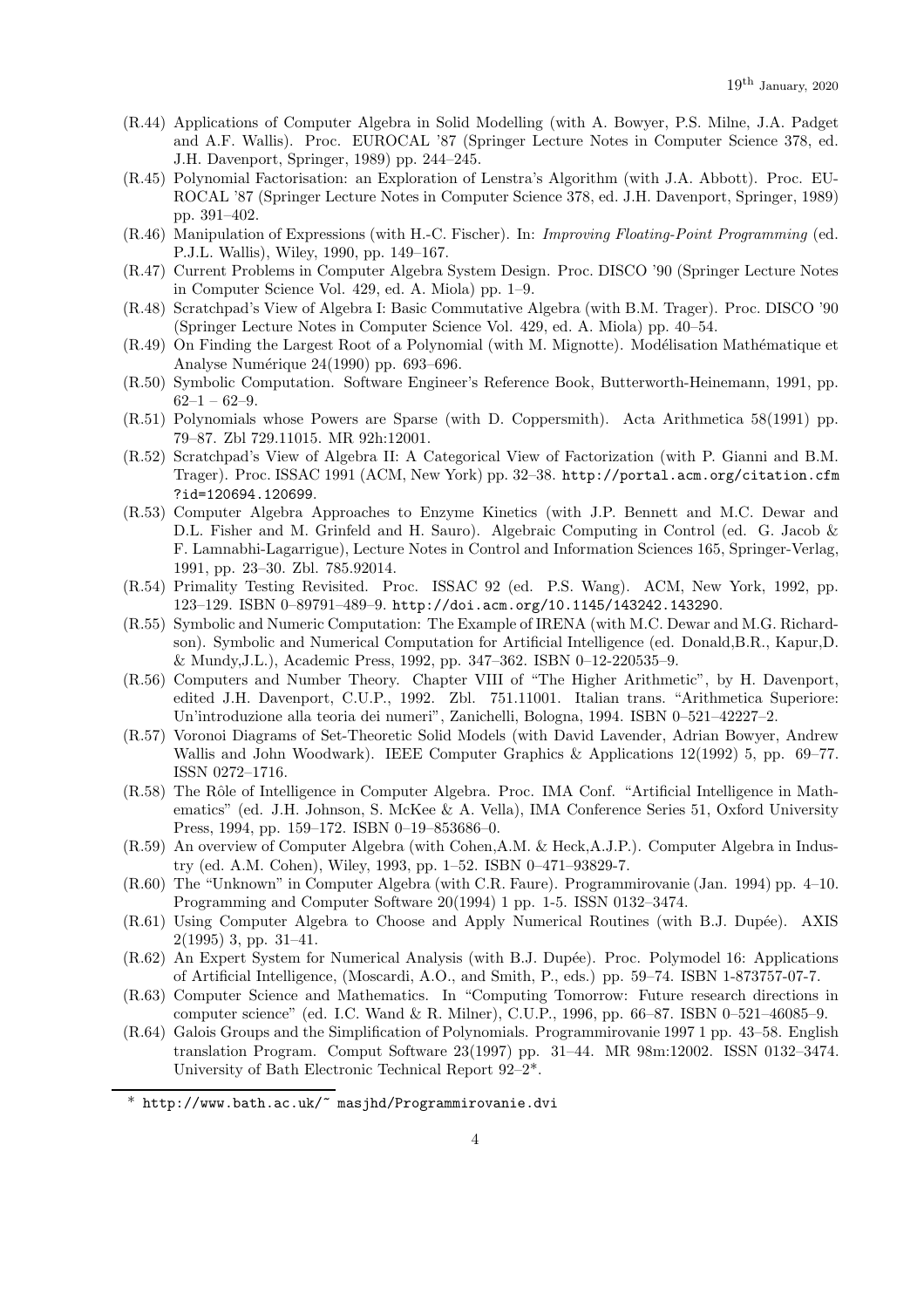- (R.65) An Intelligent Interface to Numerical Routines (with B.J. Dupée). Proc. DISCO '96, Springer Lecture Notes in Computer Science 1128 (ed. J. Calmet & J. Limoncelli), pp. 252–262.
- (R.66) An Automatic Symbolic-Number Taylor Series ODE Solver (with B.J. Dupée). Computer Algebra in Scientific Computing (Proc. CASC '99). ed. V.G. Ganzha, E.W. Mayr & E.V. Vorozhtsov, Springer, 1999, pp. 37–50. ISBN 3-540-66047-X.
- (R.67) An Exact Real Algebraic Arithmetic with Equality Determination (with N. Hur). Proc. ISSAC 2000 (ed. C. Traverso), pp. 169–174. MR 2002c:11171.
- (R.68) Abstract Data Types in Computer Algebra. Proc. MFCS 2000 (ed. M. Nielsen, B. Rovan), Springer Lecture Notes in Computer Science 1893, Springer-Verlag, 2000, pp. 21–35. ISBN 3-540-67901-4
- (R.69) Fast recognition of alternating and symmetric Galois groups (with G.C. Smith). *Journal of Pure and Applied Algebra* 153 (2000) pp. 17–25. MR 2001j:20113
- (R.70) Reasoning about the elementary functions of complex analysis (with R.M. Corless, G. Litt, D.J. Jeffrey & S.M. Watt). Artificial Intelligence and Symbolic Computation (ed. John A. Campbell & Eugenio Roanes-Lozano), Springer Lecture Notes in Artificial Intelligence Vol. 1930, Springer-Verlag 2001, pp. 115–126. ISBN 3-540-42071-1. http://dx.doi.org/10.1007/3-540-44990-6 9
- (R.71) A Generic Root Operation for Exact Real Arithmetic (with N. Hur). Computability and Complexity in Analysis (ed. J. Blanck, V. Brattka & P. Hertling), Springer Lecture Notes in Computer Science 2064, Springer-Verlag, 2001, pp. 82–87. ISBN 3-540-42197-1.
- (R.72) Reasoning about the elementary functions of complex analysis (with R.J.Bradford, R.M. Corless, D.J. Jeffrey & S.M. Watt). *Annals of Mathematics and Artificial Intelligence* 36 (2002) pp. 303– 318.
- (R.73) Lattice Attacks on RSA-Encrypted IP and TCP (with P.A. Crouch\*). Proc. 8th. IMA Conf. Cryptography and Coding (ed. B. Honary), Springer Lecture Notes in Computer Science 2260, Springer-Verlag, 2001, pp. 329–338. ISBN 3-540-43026-1.
- (R.74) Mathematical Knowledge Representation. http://www.risc.uni-linz.ac.at/conferences/ MKM2001/Proceedings.
- (R.75) Table Errata Abramowitz & Stegun. Math. Comp. 71 (2002) p. 1801.
- (R.76) Towards Better Simplification of Elementary Functions (with R.J. Bradford). Proc. ISSAC 2002 (ed. T. Mora), ACM Press, New York, 2002, pp. 15–22. ISBN 1-58113-484-3.
- $(R.77)$  The Geometry of  $\mathbb{C}^n$  is Important for the Algebra of Elementary Functions. Algebra, Geometry and Software Systems (ed. M. Joswig & N. Takayama), Springer, 2003, pp. 207-224. ISBN 3-540- 00256-1.
- (R.78) Equality in Computer Algebra and Beyond. *J. Symbolic Comp.* 34 (2002) pp. 259–270.
- (R.79) MKM: from book to computer. Proc. Mathematical Knowledge Management 2003 (ed A. Asperi, B. Buchberger & J.H. Davenport), Springer Lecture Notes in Computer Science 2594, Springer-Verlag, 2003, pp. 17–29.
- (R.80) Better Simplification of Elementary Functions Through Power Series (with J.C. Beaumont & R.J. Bradford). Proc. ISSAC 2003 (ed. J.R. Sendra), ACM Press, 2003, pp. 30–36.
- $(R.81)$  The geometry of  $\mathbb{C}^n$  is important for the algebra of elementary functions. Algebra, geometry, and software systems, Springer, Berlin, 2003, pp. 207–224. MR 2005i:33028 (summary).
- (R.82) Resolving Large Prime(s) Variants for Discrete Logarithm Computation (with A.J. Holt). Proc. 9th IMA Conf. Coding and Cryptography (ed. P.G. Farrell), Springer Lecture Notes in Computer Science 2898, Springer-Verlag, 2003, pp. 207–222. ISBN 3-540-20663-9.
- (R.83) Mathematics on the Semantic Web (with O. Caprotti, M.C. Dewar & J.A. Padget). Semantic Web: Research And Applications, Springer Lecture Notes in Computer Science 3053, Springer-Verlag, 2004, pp. 213-224.
- (R.84) Copyright issues for MKM (with A.A. Adams). Proc. MKM 2004, Springer Lecture Notes in Computer Science 3119, Springer-Verlag, 2004, pp. 1–16
- (R.85) A Poly-algorithmic Approach to Simplifying Elementary Functions (with J.C. Beaumont, R.J. Bradford & N. Phisanbut). Proc. ISSAC 2004 (ed. J. Gutierrez), ACM Press, 2004, pp. 27–34.

<sup>\*</sup> Final Year student at Bath 2000–1.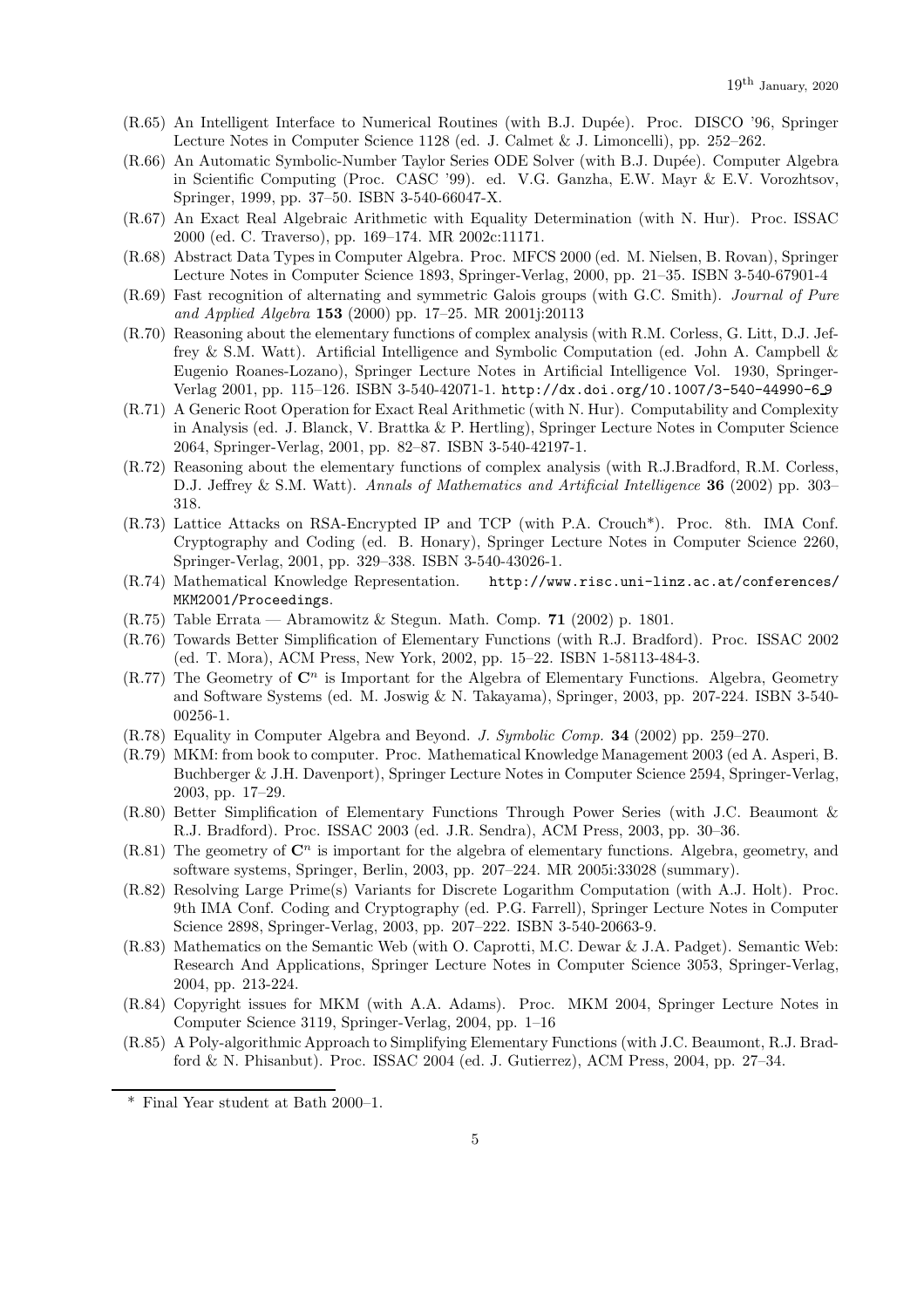- (R.86) Adherence is Better than Adjacency (with J.C. Beaumont, R.J. Bradford & N. Phisanbut). Proc. ISSAC 2005 (ed. M. Kauers), ACM Press, 2005, pp. 37–44. http://doi.acm.org/10.1145/ 1073884.1073892.
- (R.87) What might "Understand a Function" mean? Towards Mechanized Mathematical Assistants (ed. M. Kauers, M. Kerber, R. Miner & W. Windsteiger), Springer Lecture Notes in Artificial Intelligence 4573, pp. 55–65, 2007.
- (R.88) The Complexity of Quantifier Elimination and Cylindrical Algebraic Decomposition (with Christopher W. Brown) Proc. ISSAC 2007 (ed. Christopher W. Brown) pp. 54–60.
- (R.89) Testing elementary function identities using CAD (with J.C. Beaumont, R.J. Bradford & N. Phisanbut). *AAECC* 18(2007) pp. 513–543.
- (R.90) Algebraic properties of the Lambert W Function from a result of Rosenlicht and of Liouville (with M. Bronstein, R.M. Corless & D.J. Jeffrey). *Integral Transforms and Special Functions* 19(2008) pp. 709–712.
- (R.91) Artificial Intelligence Meets Natural Typography. Proc. AISC/Calculemus/MKM 2008 (ed. S. Autexier *et al.*), Springer Lecture Notes in Artificial Intellgence 5144, Springer-Verlag, pp. 53–60. http://dx.doi.org/10.1007/978-3-540-85110-3 6.
- (R.92) Effective Set Membership in Computer Algebra and Beyond. Extended Abstract: Proc. AISC/Calculemus/MKM 2008 (ed. S. Autexier *et al.*), Springer Lecture Notes in Artificial Intellgence 5144, Springer-Verlag, pp. 266–269. http://dx.doi.org/10.1007/978-3-540-85110-3 22.
- (R.93) Unit Knowledge Management (with J.D. Stratford\*). Proc. AISC/Calculemus/MKM 2008 (ed. S. Autexier *et al.*), Springer Lecture Notes in Artificial Intellgence 5144, Springer-Verlag, pp. 382–397. http://dx.doi.org/10.1007/978-3-540-85110-3 33.
- (R.94) The Freedom to Extend OpenMath and its Utility (with P. Libbrecht). *Mathematics in Computer Science* 2(2008/9) pp. 379–398. http://www.springerlink.com/content/2m0767m633321678. http://opus.bath.ac.uk/468.
- (R.95) A Comparison of Equality in Computer Algebra and Correctness in Mathematical Pedagogy (with R.J. Bradford & C.J. Sangwin). Proc. Calculemus/MKM 2009 (ed. L. Dixon *et al.*), Springer Lecture Notes in Artificial Intelligence 5625, 2009, pp. 75–89.
- (R.96) Unifying Math Ontologies: A tale of two standards (with M. Kohlhase). Proc. Calculemus/MKM 2009 (ed. L. Dixon *et al.*), Springer Lecture Notes in Artificial Intelligence 5625, 2009, pp. 263–278.
- (R.97) Certificate-free Attribute Authentication (with D.D. Khader & L. Chen). Proc. 12th. IMA Conf. Cryptography and Coding (Springer Lecture Notes in Computer Science 5921), 2009, pp. 301–325. http://www.springerlink.com/content/g711712g02h8v48j. DOI 10.1007/978-3-642-10868- 6.
- (R.98) The Sparsity Challenge (with J. Carette). Proc. SYNASC 2009 (ed. S. Watt *et al.*), IEEE Computer Society, 2010, pp. 3–7. http://opus.bath.ac.uk/17324/
- (R.99) The Challenges of Multivalued "Functions". Proc. AISC/Calculemus/MKM 2010 (ed. S. Autexier et al.), Springer Lecture Notes in Artificial Intellgence 6167, Springer-Verlag, Berlin-Heidelberg 2010, pp. 1–12. http://opus.bath.ac.uk/18792.
- (R.100) A Comparison of Equality in Computer Algebra and Correctness in Mathematical Pedagogy II (with R.J. Bradford & C.J. Sangwin). *International Journal of Technology in Mathematical Education* 17 (2010) 2 pp. 93-98.
- (R.101) Triangular Decomposition of Semi-Algebraic Systems (with C. Chen, J.P. May, M. Moreno Maza, B. Xia & R. Xiao). Proc. ISSAC 2010 (ed. S.M. Watt), ACM Press, New York, 2010, pp. 187–194.
- (R.102) Computing with Semi-Algebraic Sets Represented by Triangular Decomposition (with C. Chen, M. Moreno Maza, B. Xia & R. Xiao). Proc. ISSAC 2011, ACM Press, New York, 2011, pp. 75–82.
- (R.103) Cryptographic Hash Functions: Recent Design Trends and Security Notions (with S. Al Kuwari & R.J. Bradford). Short Paper Proceedings of 6th China International Conference on Information Security and Cryptology (Inscrypt '10), Science Press of China, 2010, pp. 133–150. http://eprint. iacr.org/2011/565; http://opus.bath.ac.uk/20815/.

<sup>\*</sup> Final Year student at Bath 2007–8.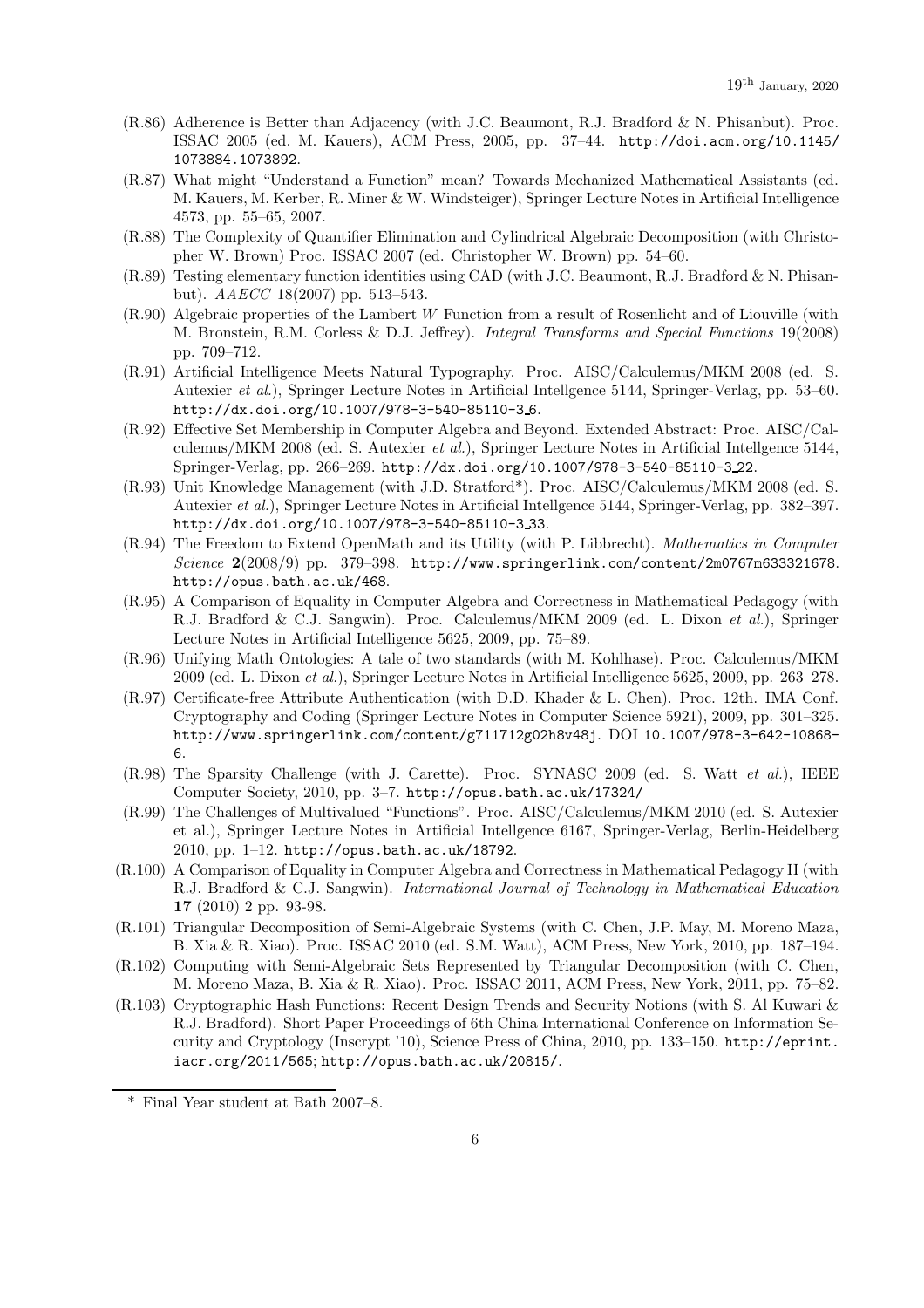- (R.104) Triangular Decomposition of Semi-Algebraic Systems (with C. Chen, J.P. May, M. Moreno Maza, B. Xia & R. Xiao). To appear in *J. Symbolic Comp.*. http://www.sciencedirect.com/science/ article/pii/S0747717111002070.
- (R.105) On Kahan's Rules for Determining Branch Cuts (with F. Chyzak, C. Koutschan & B. Salvy). Proc. SYNASC 2011 (ed. D. Wang et al.), IEEE Computer Society Press, Los Alamitos, CA, 2012, pp. 47-51. ISBN 987-0-7695-4830-8.
- (R.106) Using EVS and ResponseWare to Enhance Student Learning and Learning Experience (with E.H. Cliffe, M. De Vos, A. Hayes & N.R. Parmar). Proc. 11th Annual Conference of the Subject Centre for Information and Computer Sciences, Durham: HE Academy, Subject Centre for ICS, pp. 141-146. http://opus.bath.ac.uk/18958/.
- (R.107) Speeding up Cylindrical Algebraic Decomposition by Gröbner Bases (with D.J. Wilson and R.J. Bradford). Proc. CICM 2012 (ed. J. Deuring *et al.*), Springer Lecture Notes in Artificial Intelligence 7362, Springer, Heidelberg, 2012, pp. 279–293.
- (R.108) Computing with semi-algebraic sets: Relaxation techniques and effective boundaries (with C. Chen, M. Moreno Maza, B. Xia & R. Xiao). *J. Symbolic Comp.*. 49 (2013) pp. 3-26.
- (R.109) Program Verification in the presence of complex numbers, functions with branch cuts etc. (with R.J. Bradford, M. England and D.J. Wilson). Proc. SYNASC 2012, IEEE Press, 2013, pp. 83–88. http://arxiv.org/abs/1212.5417. http://opus.bath.ac.uk/31670/.
- (R.110) Cylindrical algebraic decompositions for Boolean combinations (with R.J. Bradford, M. England, S. McCallum and D.J. Wilson). Proc. ISSAC 2013, ACM, New York, NY, USA, pp. 125–132.
- (R.111) Optimising Problem Formulation for Cylindrical Algebraic Decomposition (with R.J. Bradford, M. England and D.J. Wilson). Proc. CICM 2013 (ed. J. Carette *et al*.), Springer Lecture Notes in Artificial Intelligence 7961, Springer-Verlag, Berlin, 2013, pp. 19–34.
- (R.112) Understanding Branch Cuts of Expressions (with R.J. Bradford, M. England and D.J. Wilson). Proc. CICM 2013 (ed. J. Carette *et al*.), Springer Lecture Notes in Artificial Intelligence 7961, Springer-Verlag, Berlin, 2013, pp. 136–151.
- (R.113) The changing relevance of the TLB (with J.R. Jones and R.J. Bradford). In: Proceedings of the 12th International Symposium on Distributed Computing and Applications to Business, Engineering and Science (DCABES) 2013, IEEE Press, pp. 110–114. http://ieeexplore.ieee.org/xpl/article Details.jsp?arnumber=6636429. (Full version http://opus.bath.ac.uk/35639/.)
- (R.114) A "Piano Mover's" Problem Reformulated (with R.J. Bradford, M. England and D.J. Wilson). Proc. SYNASC 2013, IEEE Press, 2014, pp. 53–60. DOI 10.1.1109/SYNASC.2013.14.
- (R.115) Cylindrical Algebraic Sub-Decompositions (with R.J. Bradford, M. England and D.J. Wilson). *Mathematics in Computer Science* 8(2014) pp. 263–288.
- (R.116) Applying machine learning to the problem of choosing a heuristic to select the variable ordering for cylindrical algebraic decomposition (with Z. Huang, R.J. Bradford, M. England, D.J. Wilson, L. Paulson and J. Bridge) Proc. CICM 2014 (Springer Lecture Notes in Artificial Intelligence 8543) pp. 92–107.
- (R.117) Problem formulation for truth-table invariant cylindrical algebraic decomposition by incremental triangular decomposition (with M. England, R. Bradford, C. Chen, M. Moreno Maza and D. Wilson). Proc. CICM 2014 (Springer Lecture Notes in Artificial Intelligence 8543) pp. 46–60.
- (R.118) Using the Regular Chains Library to build cylindrical algebraic decompositions by projecting and lifting (with M. England, R.J. Bradford and D.J. Wilson). Proc. ICMS 2014 (Springer Lecture Notes in Computer Science 8592) pp. 458–465. http://arxiv.org/abs/1405.6090.
- (R.119) Choosing a variable ordering for truth-table invariant cylindrical algebraic decomposition by incremental triangular decomposition (with M. England, R.J. Bradford and D.J. Wilson). Proc. ICMS 2014 (Springer Lecture Notes in Computer Science 8592) pp. 450–457. http://arxiv.org/abs/ 1405.6094.
- (R.120) Interdisciplinary Teaching of Computing to Mathematics Students: Programming and Discrete Mathematics (with David Wilson, Ivan Graham, Gregory Sankaran, Alastair Spence, Jack Blake & Stef Kynaston). To appear in *MSOR Connections*. http://journals.heacademy.ac.uk/doi/abs /10.11120/msor.2014.00021 http://opus.bath.ac.uk/39309/.
- (R.121) Truth table invariant cylindrical algebraic decomposition by regular chains (with R. Bradford,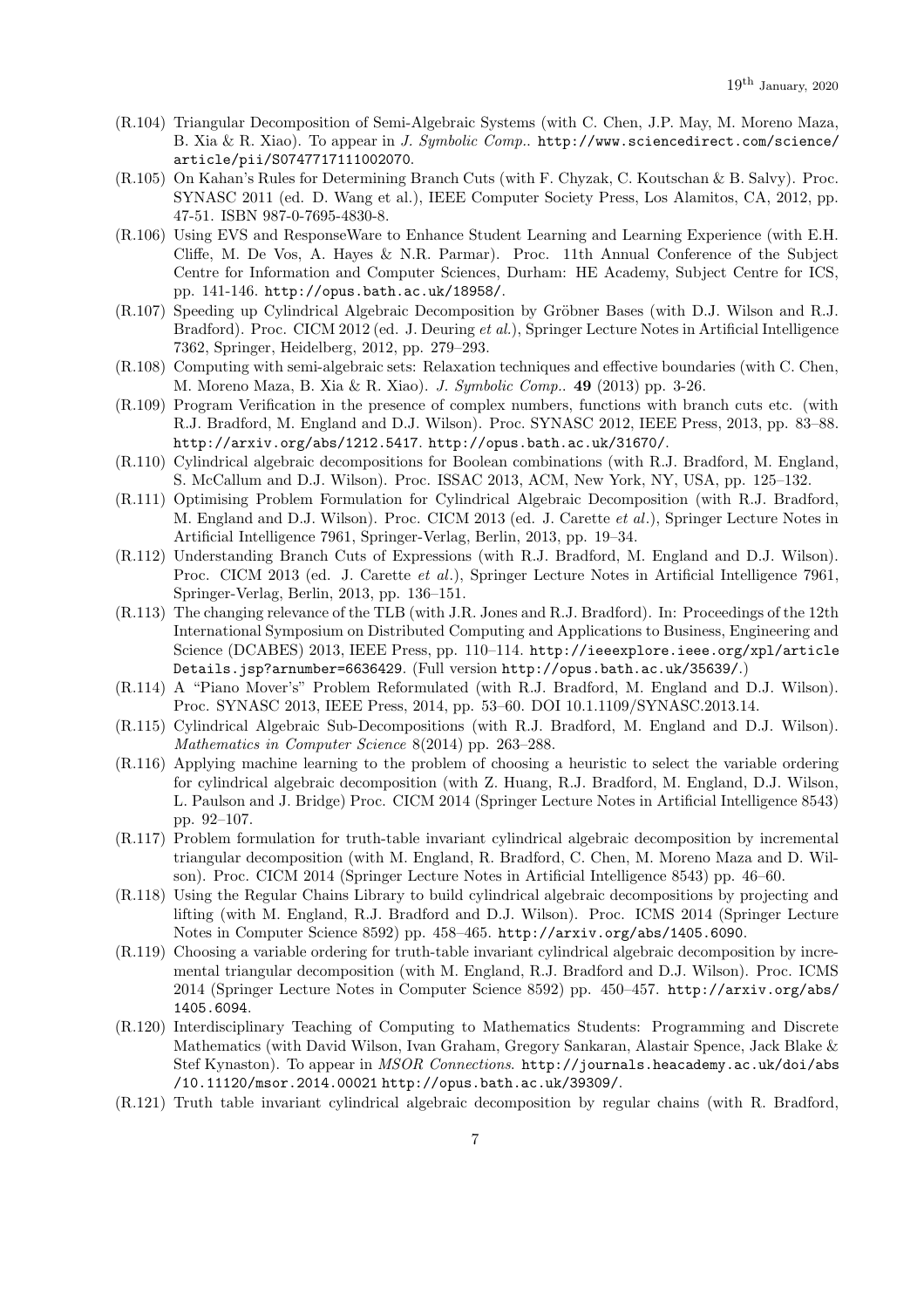C. Chen, M. England, M. Moreno Maza and D. Wilson). Proc. CASC 2014, Springer Lecture Notes Computer Science in Computer Science 8660, Springer-Verlag, pp. 44-58. http://opus .bath.ac.uk/38344/.

- (R.122) Mathematical Massive Open Online Courses (MOOCs): Report of a Panel at the 2014 ICM. Proc. 2014 International Congress of Mathematicians I (ed. S.Y. Jang, Y.R. Kim, D.-W. Lee & I. Yie), Kyung Moon SA, Seoul, Korea, 2014, pp. 743–754. http://blog.wias-berlin.de/imuicm-panel-moocs/files/2014/10/MOOCReportv4.pdf.
- (R.123) Attribute-Based Signatures with User-Controlled Linkability (with El Kaafarani,A., Chen,L., Ghadafi, E.). Cryptology and Network Security 2014, Springer Lecture Notes in Computer Science 8813, pp. 256-269.
- (R.124) What does Mathematical Notation actually mean, and how can computers process it?. *Annales Mathematicae et Informaticae* 44(2015) pp. 47-57. http://opus.bath.ac.uk/42825/.
- (R.125) Using the distribution of cells by dimension in a Cylindrical Algebraic Decomposition (with R. Bradford, M. England and D. Wilson). Proc. SYNASC 2014, IEEE Press, 2014, pp. 53–60. http://arxiv.org/abs/1409.1781.
- (R.126) Solving Computational Problems in Real Algebra/Geometry. *Annales Mathematicae et Informaticae* 44(2015) pp. 35–46. http://opus.bath.ac.uk/42826/.
- (R.127) Improving the use of equational constraints in cylindrical algebraic decomposition (with M. England and R.J. Bradford). Proc. ISSAC 2015 (ed. D. Robertz), ACM, New York, pp. 165– 172. http://arxiv.org/abs/1501.04466. DOI 10.1145/2755996.2756678: dataset DOI 10.15125 /BATH-00071.
- (R.128) Recent Advances in Real Geometric Reasoning (with M. England). Proc. Automated Deduction in Geometry ADG 2014. Springer Lecture Notes in Artificial Intelligence 9201, Springer Heidelberg New York Dordrecht London, 2015, pp. 37-52.
- (R.129) Truth Table Invariant Cylindrical Algebraic Decomposition (with R.J. Bradford, M. England, S. Mc-Callum and D.J. Wilson). *Journal of Symbolic Computation* 76(2016) pp. 1–35. DOI:10.1016/j.jsc. 2015.11.002.
- (R.130) Complexity of Integration, Special Values, and Recent Developments. Proc. ICMS 2016, Lecture Notes in Computer Science 9725, Springer, 2016, pp. 485–491.
- (R.131) Need Polynomial Systems be Doubly-exponential? (with M. England). Proc. ICMS 2016, Lecture Notes in Computer Science 9725, Springer, 2016, pp. 157-164.
- (R.132) SC<sup>2</sup>: Satisfiability Checking meets Symbolic Computation (Project Paper) (with Ábrahám,E., Becker,B., Bigatti,A., Buchberger,B., Cimatti,A., England,M., Fontaine,P., Forrest,S., Kroening,D., Seiler,W. & Sturm,T.). Proc. CICM 2016, Springer Lecture Notes in Computer Science 9791, Springer, 2016, pp 28–43.
- (R.133) The complexity of cylindrical algebraic decomposition with respect to polynomial degree (with M. England). Proc. CASC 2016, Springer Lecture Notes in Computer Science 9890, Springer, 2016, pp. 172–192.
- (R.134) Innovative Pedagogical Practices in the Craft of Computing (with Hayes,A., Hourizi,R. & Crick,T.). Proc. LaTiCE 2016, IEEE Press, 2016, pp. 115–119.
- (R.135) Using Machine Learning to Decide When to Precondition Cylindrical Algebraic Decomposition with Groebner Bases (with Z. Huang, M. England, and L. Paulson). Proc. SYNASC 2016, IEEE Press, 2016, pp. 45-52. DOI 10.1109/SYNASC.2016.14.
- (R.136) An Analysis of Introductory Programming Courses at UK Universities (with E. Murphy and T. Crick). *The Art, Science, and Engineering of Programming* 1(2017) Issue 2, Article 18. DOI: https://doi.org/10.22152/programming-journal.org/2017/1/18
- (R.137) A Generalised Successive Resultants Algorithm (with C. Petit and B. Pring). Proceedings of the 2016 International Workshop on the Arithmetic of Finite Fields 2016, Springer Lecture Notes in Computer Science 10064, Springer, 2017, pp. 105-124.
- (R.138) What Does "Without Loss of Generality" Mean, and How Do We Detect It? *Mathematics in Computer Science* online 25 April 2017. DOI 10.1007/s11786-107-0316-2.
- (R.139) A Case Study on the Parametric Occurrence of Multiple Steady States (with Russell Bradford, Matthew England, Hassan Errami, Vladimir Gerdt, Dima Grigoriev, Charles Hoyt, Marek Košta,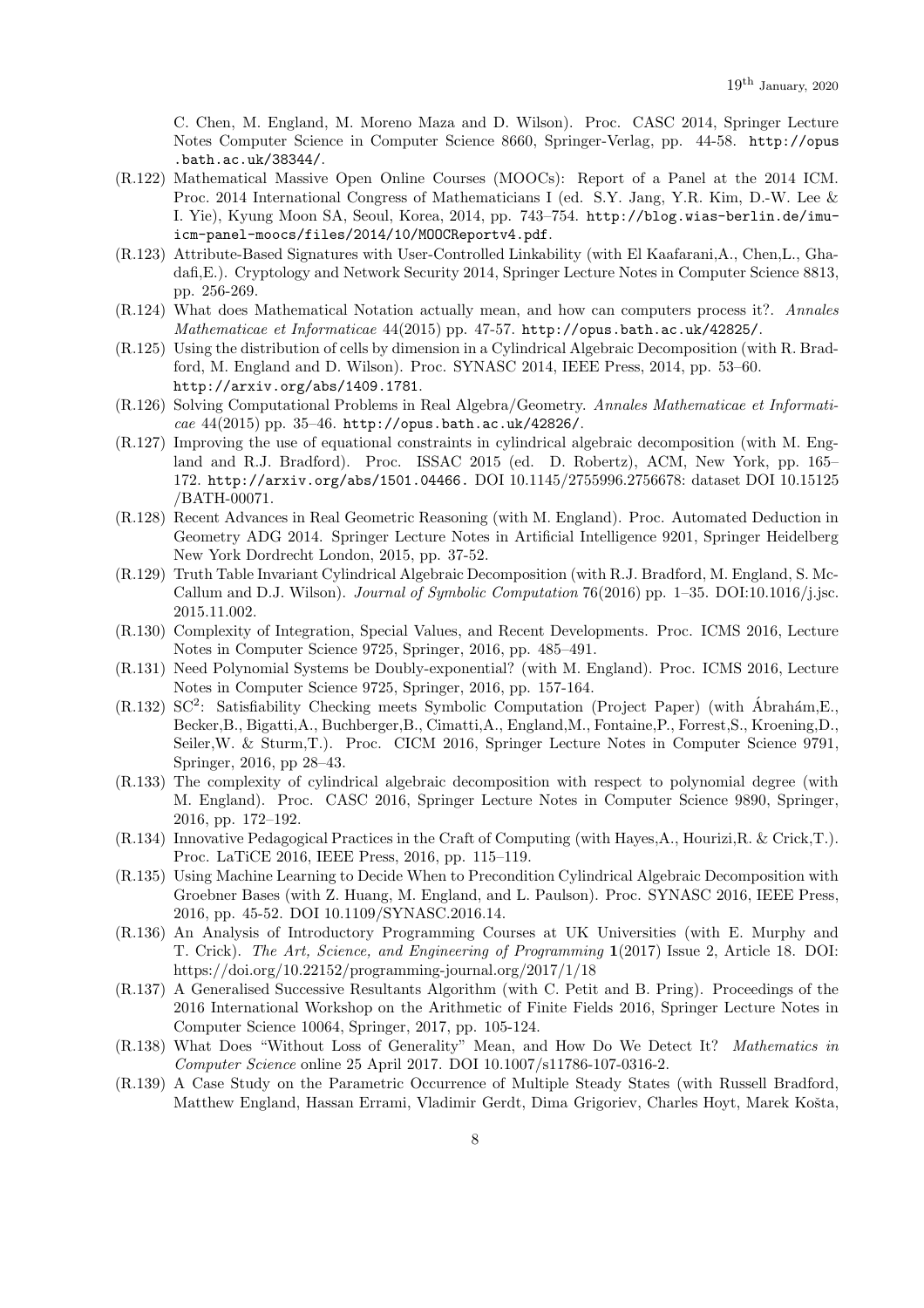Ovidiu Radulescu, Thomas Sturm, and Andreas Weber). In Proceedings of ISSAC '17, Kaiserslautern, Germany, July 25-28, 2017, 8 pages. https://doi.org/10.1145/3087604.3087622.

- (R.140) SC<sup>2</sup> challenges: when Satisfiability Checking and Symbolic Computation join forces (with Ábrahám, E., Abbott,J., Becker,B., Bigatti,A.M., Brain,M., Buchberger,B., Cimatti,A., England,M., Fontaine,P., Forrest,S., Ganesh,V., Kroening,D., & Seiler,W.). Proc. ARCADE 2017. 1st International Workshop on Automated Reasoning: Challenges, Applications, Directions, Exemplary Achievements (ed. Giles Reger and Dmitriy Traytel), EPiC Series in Computing 51, pp. 6–10, 2017. https://www.easychair.org/publications/paper/WR2g.
- (R.141) Fast Matrix Operations in Computer Algebra (with Z. Tonks & G.K. Sankaran) Proc. SYNASC 2017, IEEE Press, 2017, pp. 67-70.
- (R.142) The Potential and Challenges of CAD with Equational Constraints for SC-Square (with M. England). Proc. MACIS 2017: Mathematical Aspects of Computer and Information Sciences, Springer Lecture Notes in Computer Science 10693, Springer, 2017, pp. 280-285. https://arxiv.org/abs/ 1711.00312.
- (R.143) TheoryGuru: A Mathematica Package to Apply Quantifier Elimination Technology to Economics (with C.B. Mulligan & M. England). Proc. Mathematical Software — ICMS 2018 (ed. Davenport,J.H., Kauers,M., Labahn,G. & Urban,J.), Springer Lecture Notes in Computer Science 10931, Springer, Cham, 2018, pp. 369–378. https://arxiv.org/abs/1806.10925.
- (R.144) Methodologies of Symbolic Computation. Proc. AISC 2018, J. Fleuriot *et al*. (Eds.): LNAI 11110, pp. 19–33, 2018. https://doi.org/10.1007/978-3-319-99957-9 2.
- (R.145) Machine-Assisted Proofs (ICM 2018 Panel) (with Poonen,B., Maynard,J., Helfgott,H., Huu Tiep,P. & Cruz-Filipe,L.,). To appear in Proc. ICM 2018. http://arxiv.org/abs/1809.08062.
- (R.146) The Institute of Coding: Addressing the UK Digital Skills Crisis (with Crick,T., Hayes,A. & Hourizi,R.,). Proc. 3rd Computing Education Practice Conference, ACM, New York. DOI: 10.1145/3294016.3298736.
- (R.147) Teaching of Computing to Mathematics Students: Programming and Discrete Mathematics (with Betteridge,J., Freitag,M., Heijltjes,W., Kynaston,S., Sankaran,G. & Traustason,G.). Proc. 3rd Computing Education Practice Conference, ACM, New York. https://doi.org/10.1145/3294016 .3294022.
- (R.148) Cylindrical Algebraic Decomposition with Equational Constraints (with M. England & R.J. Bradford). http://arxiv.org/abs/1903.08999. To appear in *J. Symbolic Comp.*
- (R.149) Using Machine Learning to Improve Cylindrical Algebraic Decomposition (with Zongyan Huang, Matthew England, David Wilson, James Bridge and Lawrence Paulson). *Mathematics in Computer Science* 11(2019) pp. 461–488. https://doi.org/10.1007/s11786-019-00394-8.
- (R.150) Identifying the Parametric Occurrence of Multiple Steady States for some Biological Networks. (with Russell Bradford, Matthew England, Hassan Errami, Vladimir Gerdt, Dima Grigoriev, Charles Hoyt, Marek Košta, Ovidiu Radulescu, Thomas Sturm, and Andreas Weber). *Journal of Symbolic Computation* 98(2019) pp. 84–119.
- (R.151) Improvements to low-qubit quantum resource estimates for quantum search (with Ben Pring). https://www.lebesgue.fr/sites/default/files/proceedings WCC/WCC 2019 paper 46.pdf.
- (R.152) Intelligent Geometry Tools (with Jacques Fleuriot, Pedro Quaresma, Tomas Recio and Dongming Wang). To appear in Proc. ARCADE 2019. https://researchportal.bath.ac.uk/en/ publications/intelligent-geometry-tools.

### In press

- (R.153) A UK Case Study on Cybersecurity Education and Accreditation (with T. Crick, A. Irons & T. Prickett). Accepted in press Proc. FIE 2019. https://arxiv.org/abs/1906.09584.
- (R.154) Symbolic Computation and Satisfiability Checking (with M. England, A. Griggio, T. Sturm & C. Tinelli). To appear in *Journal of Symbolic Computation*, 2019. https://doi.org/10.1016/j. jsc.2019.07.017.
- (R.155) UK Computer Science Degree Accreditation: A Post-Shadbolt Review Update (with T. Prickett, T. Crick, A. Irons & P. Hanna). Proc. CEP 2020, ACM, New York, 2020, Article 6, pp. 1–4. http://nrl.northumbria.ac.uk/41733/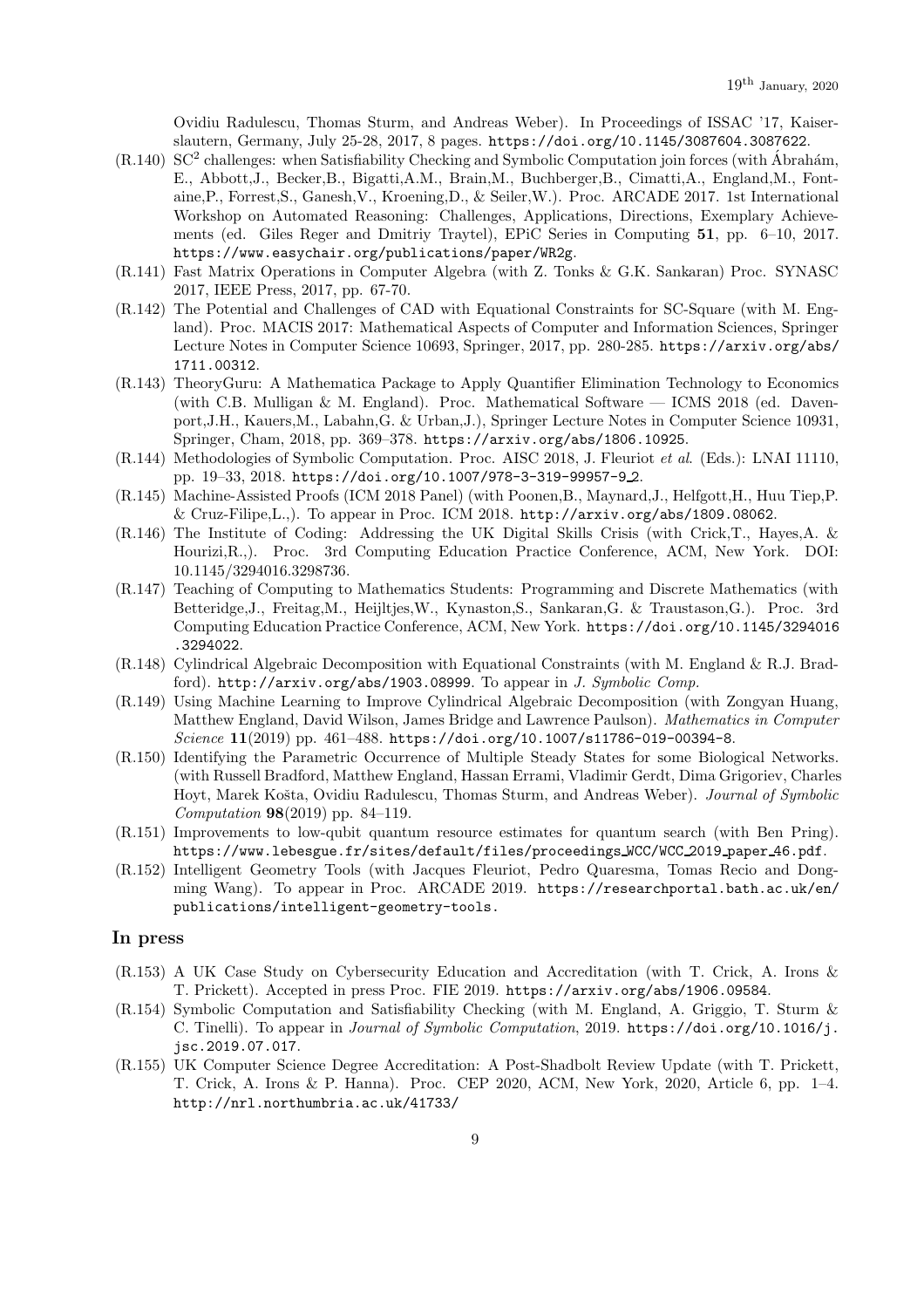- (R.156) Cybersecurity Education and Formal Methods (with T. Crick) https://fmfun.github.io/Papers-2019/Davenport-Crick.pdf.
- (R.157) Data Without Software Are Just Numbers (with J. Grant and C.M. Jones). To appear in *Data Science Journal*.

#### In preparation/submission

- (R?.158) Deciding the Consistency of Non-Linear Real Arithmetic Constraints with a Conflict Driven Search Using Cylindrical Algebraic Coverings (with E. Ábrahám, M. England and G. Kremer). Submitted to Journal of Logical and Algebraic Methods in Programming.
- (R?.159) Testing for Scientific Software (with other SSI fellows).
- (R?.160) Security in a complex ecosystem: improving the security of payment card processing.
- (R?.161) Formal Methods and CyberSecurity. Submitted to Proceedings Working Formal Methods Symposium (FROM 2019).

# Supporting Datasets

- (D.1) *Dataset supporting the paper: Improving the use of equational constraints in cylindrical algebraic decomposition*, England, M., Bradford, R., Davenport, J., 2015. DOI: 10.15125/BATH-00071.
- (D.2) *Dataset supporting the paper: Truth table invariant cylindrical algebraic decomposition*, England, M., Bradford, R., Davenport, J., McCallum, S., Wilson, D., 2015. DOI: 10.15125/BATH-00076.
- (D.3) *Metaphors of Identity: Focus Groups*, Panteli, N., Davenport, J., Marder, B., Nemetz, F., Apr 2015. DOI: 10.15125/BATH-00079.
- (D.4) *Dataset for GW4 "First Programming" project*, Davenport, J., Murphy, E., Crick, T., 2016. DOI: 10.15125/BATH-00246.
- (D.5) *Dataset supporting 'What Does "Without Loss of Generality" Mean (And How Do We Detect It)'*, February 2017. http://doi.org/10.5281/zenodo.305441.
- (D.6) *Dataset supporting 'Using Machine Learning to Decide When to Precondition Cylindrical Algebraic Decomposition With Groebner Bases'*, Huang,Z., England,M., Davenport,J.H., Paulson,L.C., February 2017. http://doi.org/10.5281/zenodo.343885

Unrefereed or lightly refereed:

- (U.1) Anatomy of an Integral. SIGSAM Bulletin, 13 (1979) 4 pp. 16–18.
- (U.2) Symbolic Integration. CAMP Publication 81–13.0. Computer Aided Mathematical Problem Solving, Institut für Mathematik, Johannes Kepler Universität, Linz.
- (U.3) On Natural Languages and Computer Systems (with P. Hazel). Comm. ACM 24 (1981) (ACM Forum) p. 405.
- (U.4) Fast REDUCE: the Trade-off between Efficiency and Generality. SIGSAM Bulletin 16 (1982) 1 pp. 8–11.
- (U.5) P-adic Reconstruction of Rational Numbers (with P.S. Wang and M.J.T. Guy). SIGSAM Bulletin 16 (1982) 2 pp. 2–3.
- (U.6) On the Parallel Risch Algorithm (III): Use of Tangents. SIGSAM Bulletin 16 (1982) 3, pp. 3–6. Zbl 538.68025.
- (U.7) What do we want from a High–level Language? SIGSAM Bulletin 16 (1982) 4, pp. 6–9, 23.
- (U.8) Integration in Finite Terms. SIGSAM Bulletin 70, May 1984.
- (U.9) Some Useful Bounds (II). Journ´ees Calcul Formel, Luminy, Marseilles, June 4–8 1985.
- (U.10) A Remark on Factorisation (with J.A. Abbott and R.J. Bradford). SIGSAM Bulletin 19(1985) (2) pp. 31–33, 37.
- (U.11) The LISP/VM Foundations of SCRATCHPAD II. Scratchpad Newsletter, IBM, Yorktown Heights, NY., 1(1985) 1, pp. 4–5.
- (U.12) On "Symbolic Mathematical Computation" (with J.A. Padget and J.P. Fitch). Comm. ACM 28(1985) (ACM Forum) pp. 1273–1274.
- $(U.13)$  A "Piano Movers" Problem. SIGSAM Bulletin 20 (1986) 1&2 pp. 15–17.
- $(U.14)$  Quelques erreurs que mes thésards ont trouvées. CALSYF 5 (1986) pp. 69–72.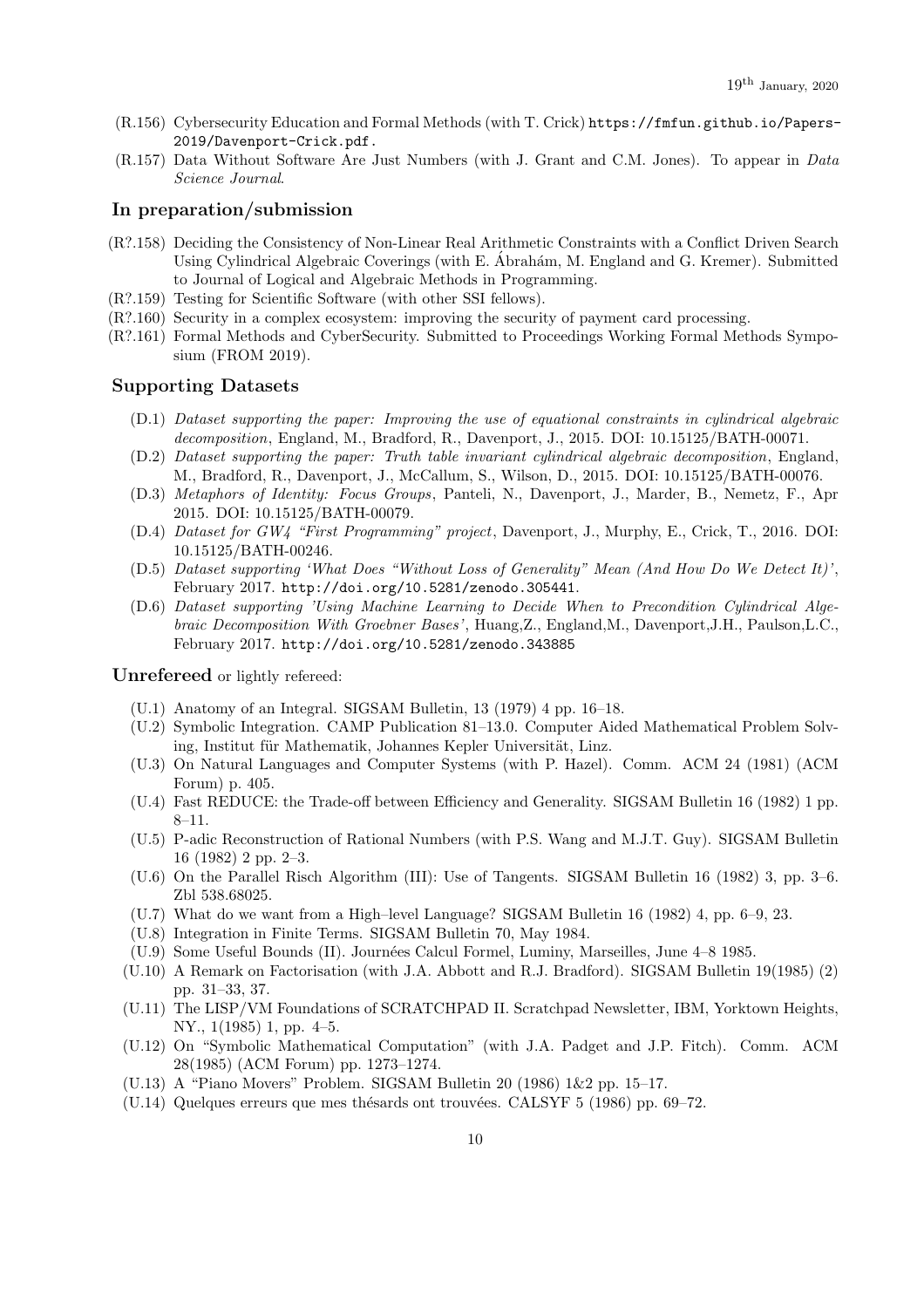- (U.15) Survey of Symbolical Applications for Numerical Computation. DIAMOND paper 03/2–7/B01.p, Nov 30th., 1986.
- (U.16) Bernstein Bases and Polynomials over Intervals (with P.S. Milne). DIAMOND paper 03/T2b-2/3/B01.p, Nov 25th., 1987.
- (U.17) The World of Computer Algebra. New Scientist 1629 (8 Sept. 1988) pp. 71–72.
- (U.18) Symbolic and Numeric Computation: The IRENA Project (with M.C. Dewar and M.G. Richardson). Proceedings of the Workshop on Symbolic and Numeric Computation (Helsinki, 1991) (ed. H. Apiola, M. Laine & E. Valkeila) Research Reports, Computing Centre of Helsinki University, 1991. pp. 1–18
- (U.19) How does one program in Axiom. Proc. Journ´ees Axiom 1992, Universit´e Paris VI.
- (U.20) Davenport,J.H., Computer Algebra past, present and future. Euromath Bulletin 2 (1994) 1, pp. 25–44.
- (U.21) Davenport,J.H., Calcul Formel : la France dans le monde. Report for the CNRS (France).
- (U.22) Stephenson,C.J., Davenport,J.H. & Kosinski,P.R., Calendric Programming‡. in IBM Research Report RC 20542 *Stacks and Trees and Strings and Bits and Pieces*, 23 September 1996, pp. 35– 44.
- (U.23) Generic Root Operation for Exact Real Arithmetic (with N. Hur). Proc. Computability and Complexity in Analysis 2000, University College Swansea, Technical Report 272-9/2000 (ed. J. Blanck, V. Brattka, P. Hertling & K. Weihrauch), Fachberiech Informatik, FernUniversität Hagen, pp. 151–156.
- (U.24) On Writing OpenMath Content Dictionaries. *ACM SIGSAM Bulletin* special issue on OpenMath 34(2000) 2, pp. 12–15.
- (U.25) A Small OpenMath Type System. *ACM SIGSAM Bulletin* special issue on OpenMath 34(2000) 2, pp. 16–21. http://portal.acm.org/citation.cfm?id=362014. http://staff.bath.ac.uk/ masjhd/OpenMath/sts2.pdf.
- (U.26) According to Abramowitz and Stegun (with R.M. Corless, D.J. Jeffrey & S.M. Watt). *ACM SIGSAM Bulletin* special issue on OpenMath 34(2000) 2, pp. 58–65.
- (U.27) Multi-valued Computer Algebra (with C. Faure & H. Naciri). INRIA Report RR-4001, September 2000. http://hal.inria.fr/view by stamp.php?label=INRIA-RRRT&langue=en&action todo= view&id=inria-00072643&version=1.
- (U.28) The Current State of OpenMath Content Dictionaries. Proc. 2001 Internet-Accesible Mathematical Computation, http://www.symbolicnet.org/conferences/iamc2001.html.
- (U.29) Mathematical Knowledge Representation. Proc. MKM 2001, http://www.risc.uni-linz.ac.at/ about/conferences/MKM2001/Proceedings/davenport.pdf.
- (U.30) Units and Dimensions in OpenMath (with W.A. Naylor). http://www.openmath.org/documents/ Units.pdf.
- (U.31) The difficulties of definite integration. Proc. Calculemus 2003. http://www-calfor.lip6.fr/~ rr/Calculemus03/davenport.pdf.
- (U.32) Description and generation of mathematical web services (with Aird,M.-L., Barbera Medina,W. & Padget,J.A). Proc. Internet Accessible Mathematical Computation 2004. http://www.orcca.on. ca/conferences/iamc2004/abstracts/04006.pdf.
- (U.33) The Utility of OpenMath. Calculemus/MKM 2007 Work in Progress (ed. M. Kauers, M. Kerber, R. Miner & W. Windsteiger), RISC-Linz Report 07-06, 2007, pp. 93–107.
- (U.34) Computer Algebra and the Three 'E's: Efficiency, Elegance and Expressiveness (with J.P. Fitch). Programming Languages for Mechanized Mathematics Workshop (ed. J. Carette & F. Wiedijk), RISC-Linz Report 07-10, 2007, pp. 1–5.
- (U.35) OpenMath in a (Semantic) Web. Proc. 3rd Joining Education Mathematics Workshop. http:// www.jem-thematic.net/node/592.
- (U.36) The use of an Electronic Voting System to enhance student feedback (with A. Hayes and N.R. Parmar). Proc. 4th Plymouth e-Learning Conference — Boundary Changes: Redefining Learning Spaces. http://opus.bath.ac.uk/12505/.

<sup>‡</sup> The calendar incidentally proposed here, of 31 leap years in 128, appears to have been invented independently by von Mädler.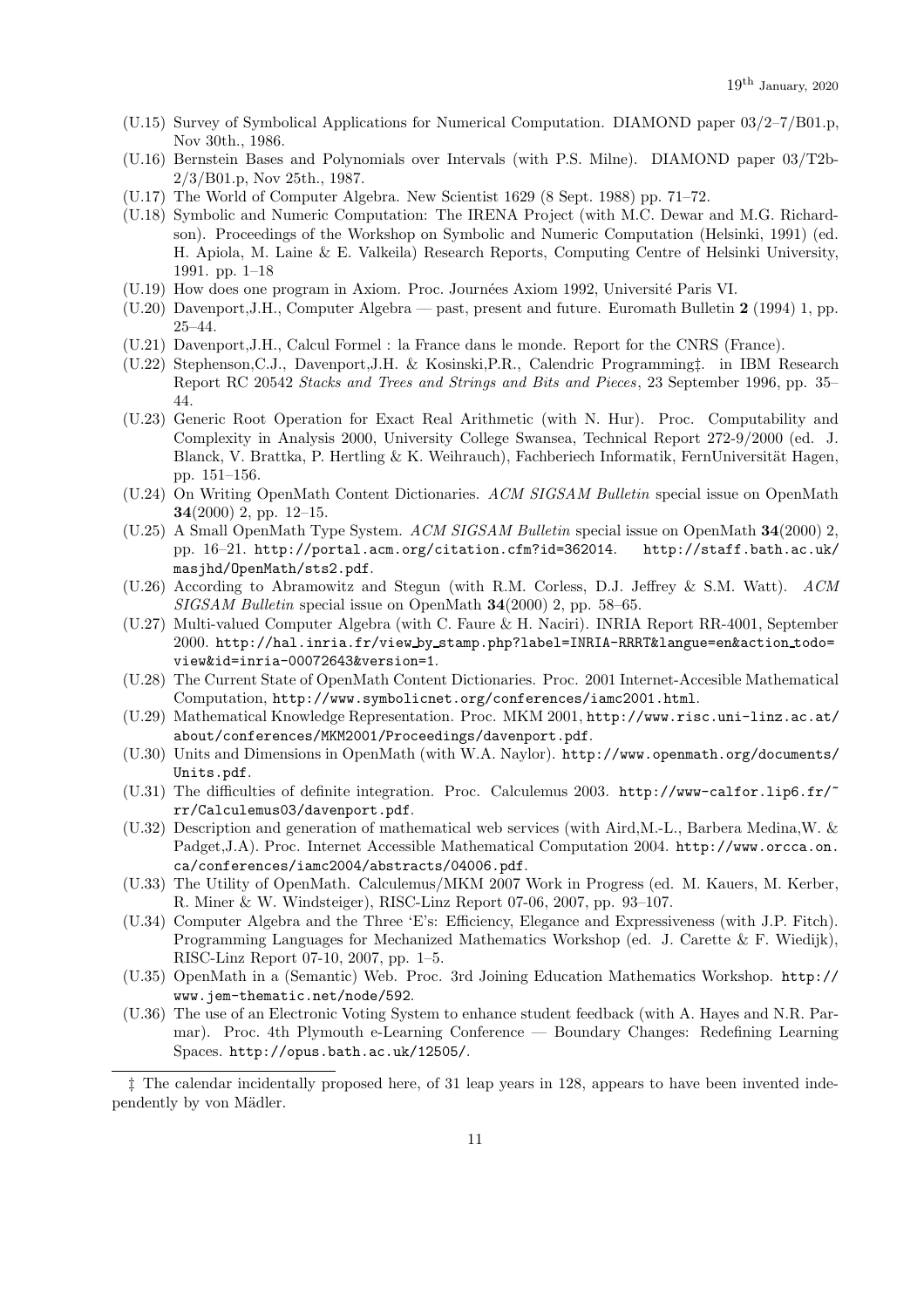- (U.37) User Interface Design for Geometrical Decomposition Algorithms in Maple (with Chen,C., May,J., Moreno Maza,M., Xia,B., Xiao,R. & Xie,Y.). Proc. MathUI '09: http://www.activemath.org/ workshops/MathUI/09/proc/Davenport-et-al-UI-design-geometric-decomposition-MathUI09.pdf.
- (U.38) Geometry of Branch Cuts (with N. Phisanbut and R.J. Bradford). Poster at ISSAC 2010; *Communications in Computer Algebra* 44 (2010) pp. 132–135.
- (U.39) Computing the real solutions of polynomial systems with the RegularChains library in Maple (with Chen,C., Lemaire,F., Moreno Maza,M., Xia,B., Xiao,R. & Xie,Y.). Software Presentation at ISSAC 2011‡. ACM *Communications in Computer Algebra* 45(2011) 3 pp. 166-168.
- (U.40) Solving semi-algebraic systems with the RegularChains library in Maple (with Chen,C., Lemaire, F., Moreno Maza,M., Phisanbut,N., Xia,B., Xiao,R. & Xie,Y.). Proc. MACIS 2011 and http://hal .archives-ouvertes.fr/hal-00825013/. Proceedings of the Fourth Internationa Conference on Mathematical Aspects of Computer Science and Information Sciences (MACIS 2011), Edited by Stefan Raschau, pp. 38–51, 2011.
- (U.41) Small Algorithms for Small Systems. ACM *Communications in Computer Algebra* 46(2012) 1 pp. 1-9.
- (U.42) A Repository for CAD Examples (with D.J. Wilson and R.J. Bradford). ACM *Communications in Computer Algebra* 46(2012) 3 pp. 67-69.
- (U.43) Branch Cuts in Maple 17 (with M. England, E. Cheb-Terrab, R.J. Bradford and D.J. Wilson). To appear in ACM *Communications in Computer Algebra*. http://arxiv.org/abs/1308.6523. http://opus.bath.ac.uk/36721/.
- (U.44) A comparison of three heuristics to choose the variable ordering for cylindrical algebraic decomposition (with Z. Huang, M. England, D. Wilson, and L.C. Paulson). ACM Communications in Computer Algebra, 48(3/4), 2015, pp. 121-123. http://arxiv.org/abs/1405.6082.
- (U.45) Another Look at Formal Mathematical Properties. http://ceur-ws.org/Vol-1186/#paper-10.
- (U.46) Travelling through Facebook; Exploring Affordances through the Lens of Age (with N. Panteli, B. Marder and F. Nemetz). Proc. ECIS 2014, the 22nd European Conference on Information Systems. http://aisel.aisnet.org/ecis2014/proceedings/track03/1/.
- (U.47) Innovative pedagogical practices in the craft of Computing (wth T. Crick and A. Hayes). HEA Report: https://www.heacademy.ac.uk/innovative-pedagogical-practices-craft-computing.
- (U.48) SC<sup>2</sup>: Satisfiability Checking meets Symbolic Computation (with E. Ábrahám *et al.*). ACM Communications in Computer Algebra 50(2017) pp. 145-147. DOI: 10.1145/3055282.3055285.
- (U.49) OpenMath Standard 2.0 Revision 1 (with P.D.F. Ion). https://openmath.github.io/standard/ /om20-2017-07-22/omstd20.pdf.
- (U.50) The Debate about "Algorithms". *Mathematics Now* 2017, p. 162. http://opus.bath.ac.uk/ 56192/.
- (U.51) Benchmarking Solvers, SAT-style (with M.N. Brain and A. Griggio). SC-Square 2017 Satisfiability Checking and Symbolic Computation CEUR Workshop 1974, 2017. http://ceur-ws.org/Vol-1974/RP3.pdf.
- (U.52) Speaking another language: Agreeing and enforcing principles for global data governance. http:// blogs.bath.ac.uk/iprblog/2018/02/06/speaking-another-language-the-challenge-ofagreeing-and-enforcing-principles-for-global-data-governance/.
- (U.53) OpenMath and SMT-LIB (with England,M., Sebastiani,R. & Trentin,P.). http://arxiv.org/abs/ 1803.01592.
- (U.54) Regular cylindrical algebraic decomposition (with Locatelli,A.F. & Sankaran,G.K.). https:// arxiv.org/abs/1803.04029.
- (U.55) Quantifier Elimination for Reasoning in Economics (with Casey B. Mulligan, Russell Bradford, Matthew England, and Zak Tonks). https://arxiv.org/abs/1804.10037.
- (U.56) Using Machine Learning to Improve Cylindrical Algebraic Decomposition (with Zongyan Huang, Matthew England, David Wilson & Lawrence C. Paulson). https://arxiv.org/abs/1804.10520.

<sup>‡</sup> Winner of Distinguished Software Presentation Award at ISSAC 2011, part of FCRC 2011.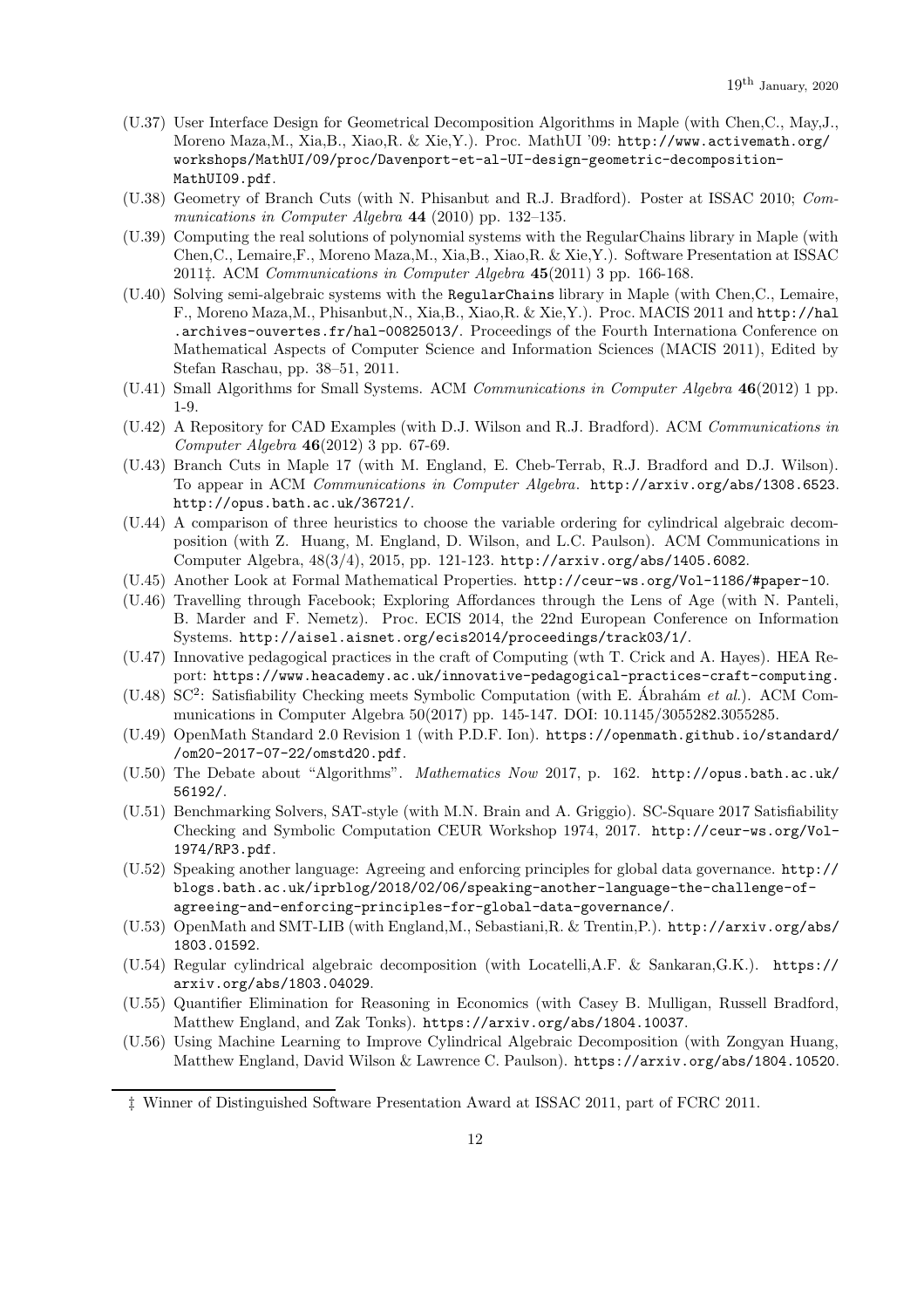- (U.57) The Institute of Coding: A University-Industry Collaboration to Address the UK Digital Skills Crisis (with R. Hourizi). Proc. SIGCSE '19, ACM, p. 1267. https://dl.acm.org/citation.cfm? doid=3287324.3293834.
- (U.58) Foreword (to special issue of Mathematics in Computer Science) (with L. Kovacs & D. Zaharie). *Mathematics in Computer Science* pp. 459-460.
- (U.59) Maintaining the Focus on Cybersecurity in UK Higher Education (with Crick,T., Irons,A., Prickett,T. & Pearce,S.,). *ITNOW* Issue 4 61(2019) pp. 46-47. https://doi.org/10.1093/itnow/bwz110.
- (U.60) On Benefits of Equality Constraints in Lex-Least Invariant CAD (with Nair,A. & Sankaran,G.). SC-Square 2019: Satisfiability Checking and Symbolic Computation, 2019 http://ceur-ws.org/Vol-2460/paper6.pdf.
- (U.61) Lazard's CAD exploiting equality constraints (with Nair,A., Sankaran,G. & McCallum,S.). *ACM Comm. Computer Algebra* 53(2019) pp. 138–141. doi: 10.1145/3377006.3377020.

Also Bath Computer Science Technical Reports 87-02 (with J.A. Abbott and R.J. Bradford), 87-04 (with G.C. Smith), 87-06, 88-12 (with J.P. Bennett & H.M. Sauro: http://staff.bath.ac.uk/masjhd/WithJPB.pdf), 89-25 (with B.M. Trager), 90-31 (with B.M. Trager), 92-51 (with B.M. Trager & P. Gianni), 91-52, 92-53, 92-67 (with J.A. Abbott and R.J. Bradford) and 96–2; IMAG (Grenoble) Research Reports 357, 358 (with Y. Robert) and 375; University of Delaware Computer and Information Sciences Research Report 83–4; Kungliga Tekniska Högskolan (Stockholm) Numerisk Analys och Datalogi Report TRITA–NA–8511<sup>\*</sup>; IBM Research Report RC 14897 (with B.M. Trager), 14859 (with D. Coppersmith); A New Algebra System (now at http://portal.axiom-developer.org/refs/articles/); Axiom Technical Reports ATR/1 (with B.M. Trager), ATR/2 (with B.M. Trager & P. Gianni), ATR/3 and ATR/4; Dagstuhl Seminar Reports 27 (with B. Buchberger and F. Schwarz) and 43 (with F. Krückeberg, R.E. Moore  $&$  S.M. Rump), Rapport interne LITP<sup>1</sup> 96/11 (du 5-03-96); OpenMath Project Deliverables 1.2.7 (with S. Buswell, D.P. Carlisle, M.C. Dewar, N. Hur & W.A.Naylor), 1.3.4b, 1.4.5, 1.4.6 (with R.M. Corless, D.J. Jeffrey & S.M. Watt), 1.4.7 (with W.A. Naylor) and 1.4.8; OpenMath Thematic Network Deliverable D02 (with S. Buswell, D.P. Carlisle & M.C. Dewar) "OpenMath — guidelines for tool developers" http://www.openmath.org/projects/ thematic/tools-2.pdf; MONET Project Deliverable D7; MKM Thematic Network Deliverable D1.1.

## Research Student etc. Papers (other than joint with J.H. Davenport)

- (S.1) Najid-Zejli,H., Computation in Radical Extensions. Proc. EUROSAM 84 (Springer Lecture Notes in Computer Science 174, Springer-Verlag, Berlin-Heidelberg-New York-Tokyo, 1984) pp. 115–122.
- (S.2) Najid-Zejli,H., Calcul dans les extensions de corps. CALSYF 3 (1982/3) pp. 181–197.
- (S.3) Abbott,J.A., Integration: Solving the Risch differential equation. Proc. EUROCAL 87 (Springer Lecture Notes in Computer Science 378, Springer-Verlag, Berlin-Heidelberg-etc., 1989), pp. 465– 467.
- (S.4) Abbott,J.A., Recovery of Algebraic Numbers from their p-adic Approximations. Proc. ISSAC '89 (ed. G.H. Gonnet), ACM, New York, 1989, pp. 112–120.
- (S.5) Abbott,J.A., Some Ideas about Fault-tolerant Chinese Remaindering. Proceedings AAECC 8 (Springer Lecture Notes in Computer Science 508) pp. 155-163.
- (S.6) Bradford,R.J., Hermite normal forms for integer matrices. Proc. EUROCAL 87 (Springer Lecture Notes in Computer Science 378, Springer-Verlag, Berlin-Heidelberg-etc., 1989), pp. 315–316.
- (S.7) Bradford,R.J., Hearn,A.C., Padget,J.A. & Schrufer,E., Enlarging the REDUCE Domain of Computation. Proc. SYMSAC 86 (ACM, New York, 1986) pp. 100–106.
- (S.8) Dewar,M.C., IRENA An Integrated Symbolic and Numeric Computation Environment. Proc. ISSAC '89 (ACM, New York, 1989) pp. 171–179.
- (S.9) Dewar,M.C., Manipulating Fortran Code in AXIOM and the AXIOM-NAG Link. Proceedings of the Workshop on Symbolic and Numeric Computation (Helsinki, 1993) Research Report B10, Rolf Nevanlinna Institute, Helsinki 1994, pp. 1–12. ISBN 952–9528–27–2.

<sup>\*</sup> Reprinted as Bath Report 88-10: http://staff.bath.ac.uk/masjhd/TRITA.pdf. This paper introduced what is now known as the Davenport–Mahler–Mignotte bound. Google Scholar reports 91 citations.

<sup>&</sup>lt;sup>1</sup> Laboratoire d'Informatique Théorique de Paris (VI).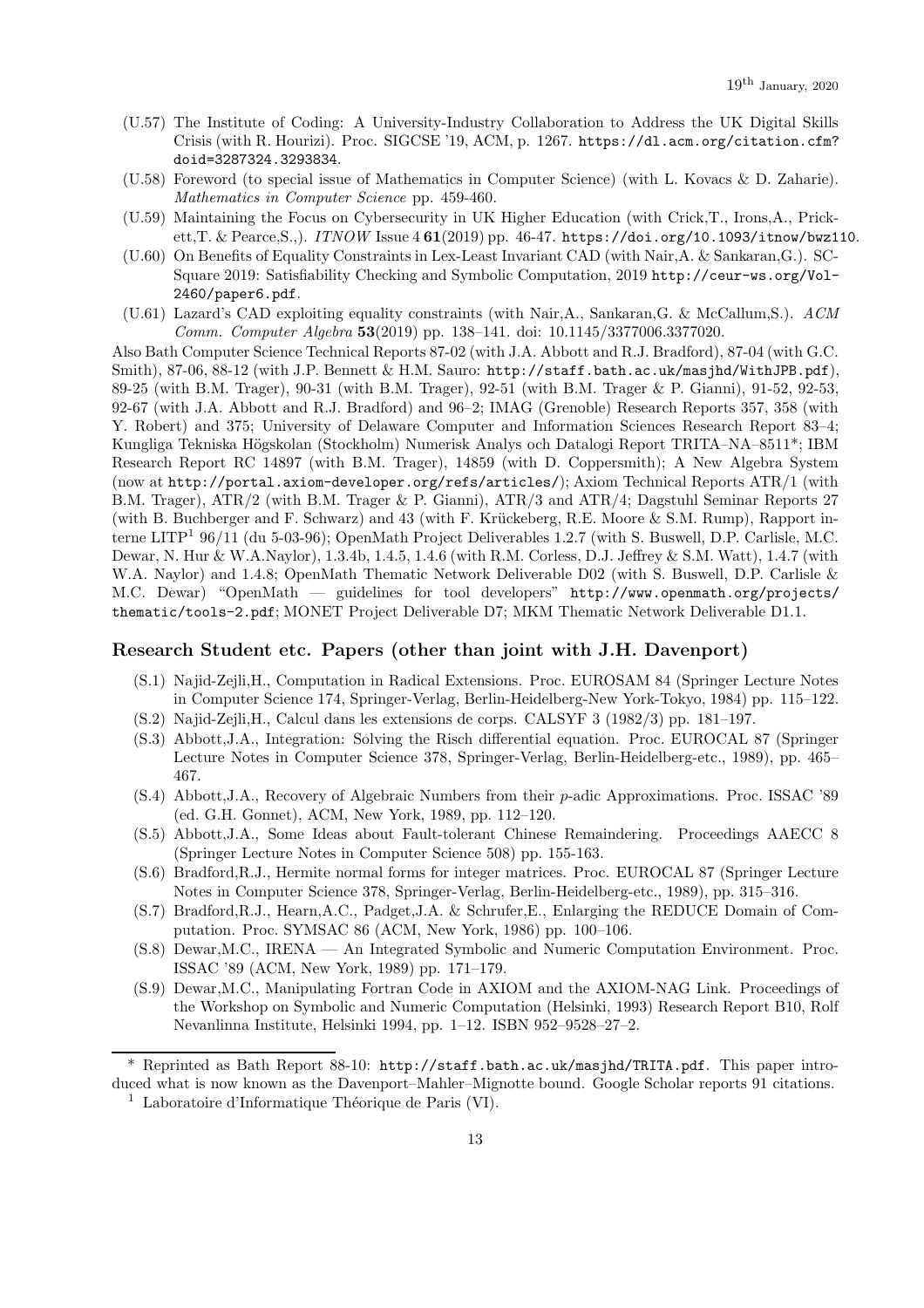- (S.10) Dewar,M.C., Symbolic Numeric Interfaces. In Computer Algebra in Science and Engineering (Fleischer,J., Grabmeier,J., Hehl,F.W. & Küchlin,W., ed.) World Scientific, 1995, pp. 16–23. ISBN 981–02–2319–6
- (S.11) Dewar,M.C. & Richardson,M.G., Reconciling Symbolic and Numeric Computation in a Practical Setting. Proc. DISCO '90 (Springer Lecture Notes in Computer Science Vol. 429, ed. A. Miola) 195–204.
- (S.12) Broughan,K.A., Dewar,M.C., Keady,G., Robb,T. & Richardson,M.G., Some symbolic computing links to the NAG numeric library. SIGSAM Bulletin, July 1991.
- (S.13) Milne,P.S., On the Solutions of a Set of Polynomial Equations. Symbolic and Numerical Computation for Artificial Intelligence (ed. Donald,B.R., Kapur,D. & Mundy,J.L.), Academic Press, 1992, pp. 89–101. ISBN 0–12-220535–9.†
- (S.14) Dewar,M.C., Using Computer Algebra to Select Numerical Algorithms. Proc. ISSAC 1992 (ed P.S. Wang) pp. 1–8.. ISBN 0-89791-489-9.
- (S.15) Dewar,M.C., Integrating symbolic and numeric computation. Computer Algebra in Industry (ed. A.M. Cohen), Wiley, 1993, pp. 221–232. ISBN 0–471–93829-7.
- (S.16) Richardson,M.G., The IRENA User Interface to the NAG Fortran Library. Computer Algebra in Industry (ed. A.M. Cohen), Wiley, 1993, pp. 233–243. ISBN 0–471–93829-7.
- (S.17) Dewar,M.C., Schnittstellen und Standardisierung. In Computeralgebra in Deutschland: Bestandsaufnahme, Möglichkeiten, Perspektiven, ed. V. Weispfenning & J. Grabmeier, Fachgruppe Computeralgebra der GI, DMV, GAMM, Passau, 1993, pp. 94–99.
- (S.18) Keady,G. & Richardson,M.G., An application of IRENA to systems of nonlinear equations arising in equilibrium flows in networks. Proc. ISSAC 1993 (ed. M. Bronstein, ACM, 1993) pp. 311–320. ISBN 0–89791–604–2.
- (S.19) Keady,G. & Nolan,G., Production of Argument SubPrograns in the AXIOM-NAG Link: examples involving non-linear systems. Proceedings of the Workshop on Symbolic and Numeric Computation (Helsinki, 1993) Research Report B10, Rolf Nevanlinna Institute, Helsinki 1994, pp. 13–31. ISBN 952–9528–27–2.
- (S.20) Dup´ee,B.J., Object Oriented Methods using Fortran 90. Fortran Forum 13 (1994) 1, pp. 21–30. ISSN 0735–3731.
- (S.21) Meikle,I.D. & Naylor,W.A., A Physical Application of Computer Algebra. Proc. "Application of Advanced IT", Edinburgh, 1994.
- (S.22) Dup´ee,B.J., Measuring the Likely Effectiveness of Strategies. Proc. Artificial Intelligence and Symbolic Computation 3, Springer Lecture Notes in Computer Science 1138 (ed. J. Calmet, J.A. Campbell & J. Pfalzgraf), pp. 191–196.
- (S.23) Howgrave-Graham,N.A., Finding Small Roots of Univariate Modular Equations Revisited. Cryptography and Coding (Ed. M. Darnell), Springer Lecture Notes in Computer Science 1355, 1997, pp. 131–142.
- (S.24) Dup´ee,B.J., Using a Computer Algebra System to Provide a Better Interface to Numerical Routines. Proc. 6th. Rhine Workshop on Computer Algebra (ed. J. Calmet), Sankt Augustin, 1998.
- (S.25) Howgrave-Graham,N.A. & Smart,N.P., Lattice attacks on digital signature schemes. HP Labs Technical Report HPL-1999-90.
- $(S.26)$  Boneh, D., Durfee, G. & Howgrave-Graham, N.A., Factoring  $N = p^r q$  for large r. Proc. Crypto 1999 (Springer Lecture Notes in Computer Science 1666) Springer-Verlag, 1999, pp. 326–337.
- (S.27) Howgrave-Graham,N.A. & Siefert,J.-P., Extending Wiener's attack in the presence of many decrypting exponents. Proc. Secure Networking — CQRE '99 (Springer Lecture Notes in Computer Science 1740) Springer-Verlag, 1999, pp. 153–164.
- (S.28) Galway,W.F., Dissecting a sieve to cut its need for space. Algorithmic number theory (Leiden, 2000) Lecture Notes in Comput. Sci., vol. 1838, Springer, Berlin, 2000, pp. 297–312. MR 1850613, https://doi.org/10.1007/10722028 17.
- (S.29) Alvarez Sobreviela,L.\*, A Reduce-based OpenMath ↔ MathML Translator. *ACM SIGSAM Bul-*

<sup>†</sup> This introduced the "Milne volume function", and, as of February 2019, had 55 citations in Google Scholar.

<sup>\*</sup> Work coming out of his final year project under JHD.